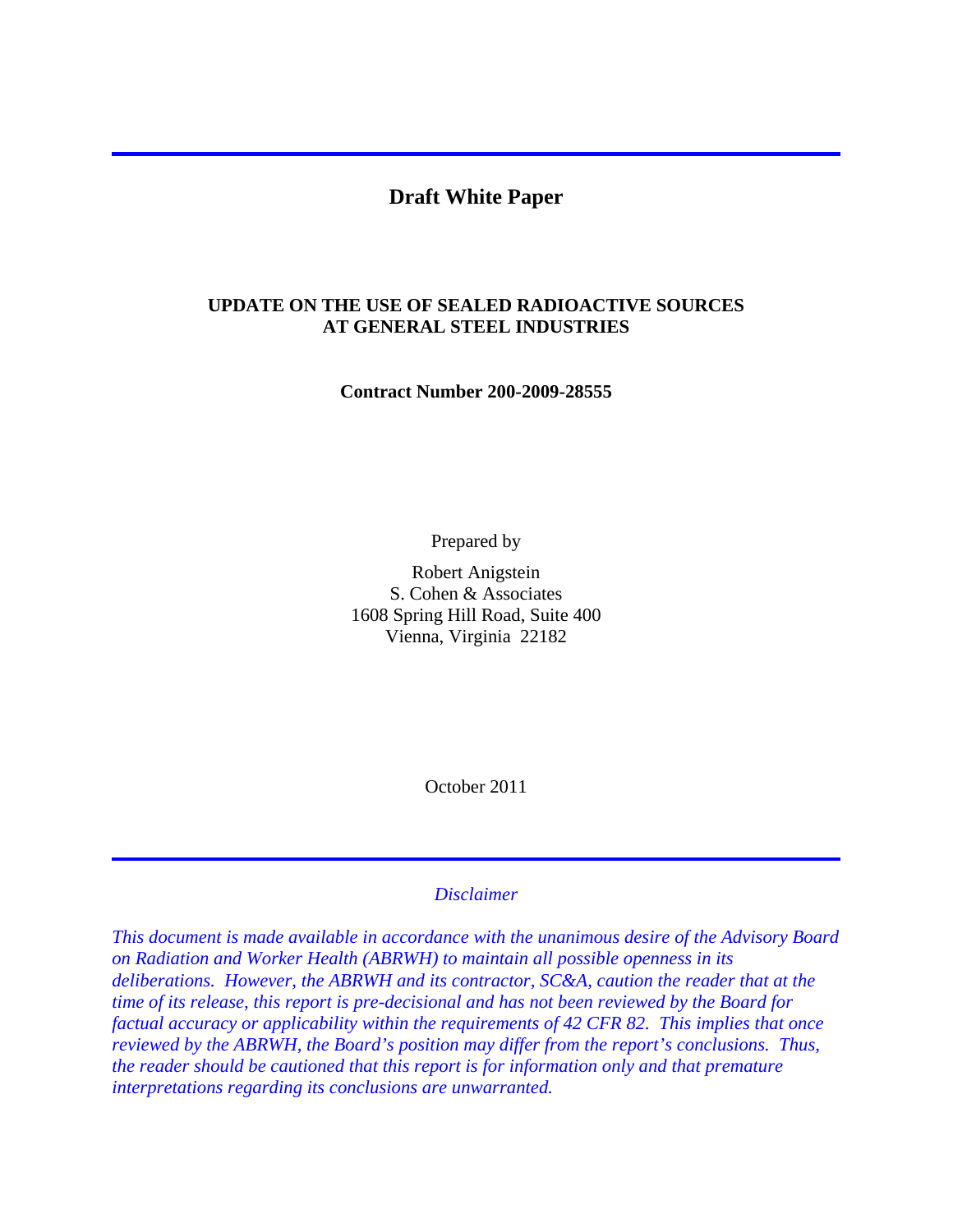| <b>Effective Date:</b> | Revision No. | Document Description: White Paper: Update on the Page No. |              |
|------------------------|--------------|-----------------------------------------------------------|--------------|
| 10/20/2011             | $0$ – Draft  | Use of Sealed Radioactive Sources at GSI                  | Page 2 of 25 |

| S. Cohen & Associates:<br><b>Technical Support for the Advisory Board on</b><br><b>Radiation &amp; Worker Health Review of</b> | <b>Document Description:</b><br>Update on the Use of Sealed<br>Radioactive Sources at General<br><b>Steel Industries</b> |
|--------------------------------------------------------------------------------------------------------------------------------|--------------------------------------------------------------------------------------------------------------------------|
| <b>NIOSH Dose Reconstruction Program</b>                                                                                       | <b>Effective Date:</b><br>Draft – October 20, 2011<br>Revision No. 0 (Draft)                                             |
| <b>UPDATE ON THE USE OF SEALED</b><br><b>RADIOACTIVE SOURCES AT GENERAL STEEL</b><br><b>INDUSTRIES</b>                         | Page 2 of 25                                                                                                             |
| Date:<br>Robert Anigstein, PhD                                                                                                 | Supersedes:<br>N/A                                                                                                       |
| Project Manager: _<br>Date:<br>John Mauro, PhD, CHP                                                                            | Reviewer:<br>John Mauro, PhD                                                                                             |

#### **Record of Revisions**

| <b>Revision</b><br><b>Number</b> | <b>Effective</b><br>Date | <b>Description of Revision</b>                                                        |  |  |  |
|----------------------------------|--------------------------|---------------------------------------------------------------------------------------|--|--|--|
| $0$ (Draft)                      | 10/20/2011               | Initial issue                                                                         |  |  |  |
|                                  | 10/31/2011               | Privacy Act cleared version provided. Personal identifiers have been redacted as well |  |  |  |
|                                  |                          | as Attachment 1. Minor formatting errors were also addressed.                         |  |  |  |
|                                  |                          |                                                                                       |  |  |  |
|                                  |                          |                                                                                       |  |  |  |
|                                  |                          |                                                                                       |  |  |  |
|                                  |                          |                                                                                       |  |  |  |
|                                  |                          |                                                                                       |  |  |  |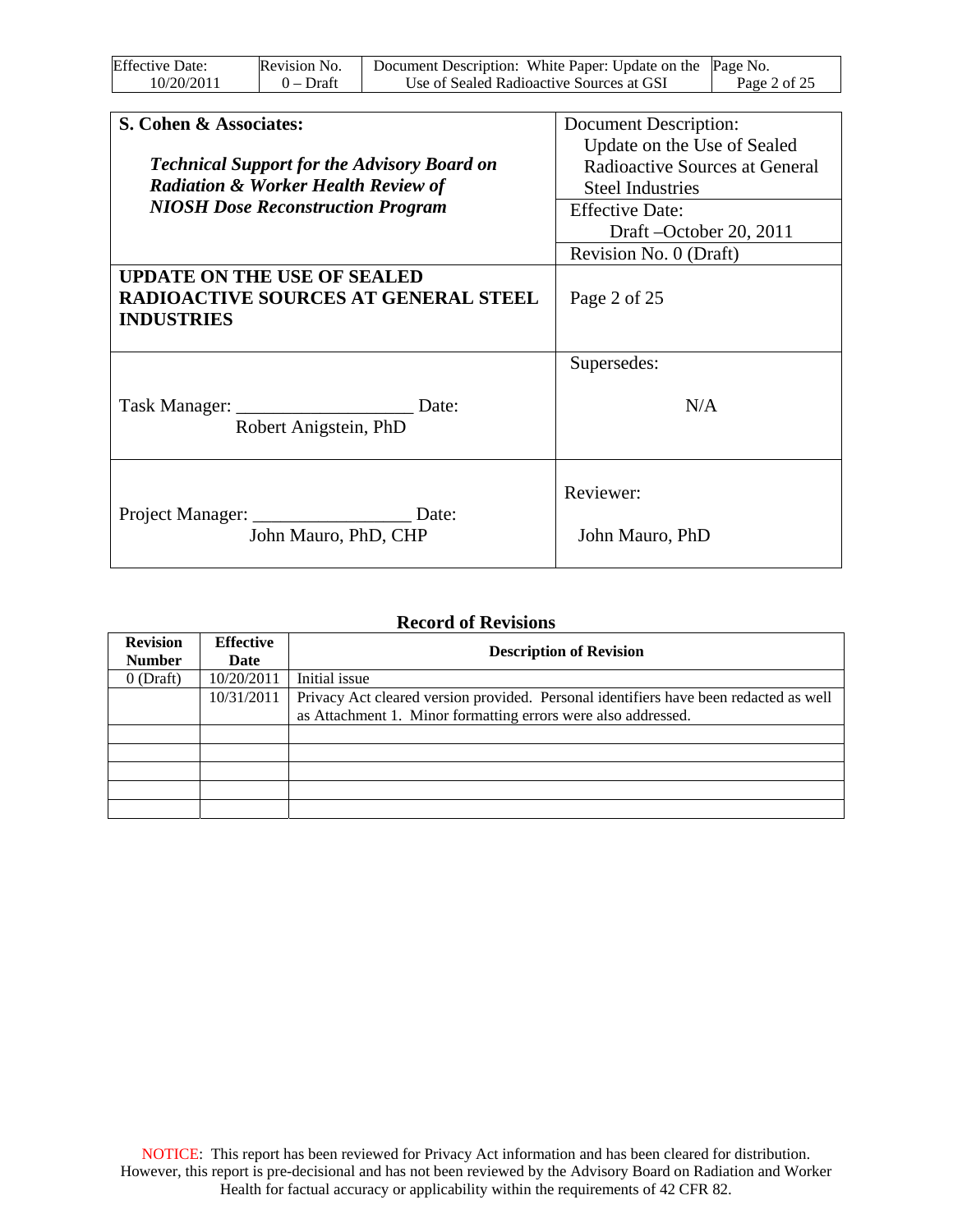| <b>Effective Date:</b> | Revision No. | Document Description: White Paper: Update on the Page No. |              |
|------------------------|--------------|-----------------------------------------------------------|--------------|
| 10/20/2011             | $0$ – Draft  | Use of Sealed Radioactive Sources at GSI                  | Page 3 of 25 |

#### **Update on the Use of Sealed Radioactive Sources at General Steel Industries**

During its meeting on September 20, 2011, the ABRWH Work Group on TBD-6000 assigned several action items to SC&A, including follow-up interviews with [**redacted**] site experts: [**redacted**], a former General Steel Industries (GSI) [**redacted**], and [**redacted**], a former administrator of St. Louis Testing Laboratories (SLTL). We were also asked to obtain descriptions and/or illustrations of the radiographic cameras (containing sealed sources) identified in GSI's AEC byproduct material license applications. We were later directed by Ted Katz, Designated Federal Official to the ABRWH, to interview [**redacted**], a former [**redacted**] at GSI, as well as [**redacted**], former [**redacted**] of Nuclear Consultants Corporation (NCC).

The purpose of conducting these interviews and collecting other information was to determine the degree of administrative control that was exercised over the use of portable radiation sources at GSI. The information which we acquired casts a new light on this subject. The present report comprises the following parts:

- the main body of the report, which presents a summary of the information that was collected and discusses the implications and conclusions regarding the radiation safety practices with respect to sealed sources used for radiography;
- Appendix A, which contains detailed reports of interviews with four site experts;
- Appendix B, which presents the details of the calculations of exposure and dose rates from the use of  $^{226}$ Ra sources in the radiographic facility in No. 6 Building;
- Attachment 1, which contains part of the radiation exposure record of [**redacted**], a former GSI worker; and
- Attachment 2, which contains a brochure describing the Radionics radiographic cameras, one of which was procured by GSI in 1968.

#### **1 Film Badge Dosimetry**

A question had been raised about the use of film badge dosimeters at GSI prior to November 1963, when dosimetry records obtained from Landauer indicated that film badges had been furnished to the facility. During the recent interview, [**redacted**] stated that he always used a film badge when he worked as a radiographer (section  $\overline{A.1}$  $\overline{A.1}$  $\overline{A.1}$ ). He recalled starting work at GSI in 1953, later going [**redacted**], and returning to GSI [**redacted**] in 1956. His "Occupational External Radiation Exposure History" (Attachment 1) indicates a period of exposure at GSI of 18 quarters up to [**redacted**], 1962. He stated that he started to work as a [**redacted**] at GSI only after he returned from [**redacted**]. This work was done on weekends—it was in addition to [**redacted**] Monday–Friday [**redacted**] in the laboratory, which involved no radiation exposure. If we assume that his period of radiation exposure spanned 18 contiguous quarters ending in the last quarter prior to the date of the report, then his exposures would have started during the quarter that began on July 1, 1957. Thus, we can conclude that film badge dosimeters were in use at GSI by that time.

<span id="page-2-0"></span><sup>&</sup>lt;u>1</u>  $<sup>1</sup>$  All sections starting with "A" are found in Appendix A.</sup>

NOTICE: This report has been reviewed for Privacy Act information and has been cleared for distribution. However, this report is pre-decisional and has not been reviewed by the Advisory Board on Radiation and Worker Health for factual accuracy or applicability within the requirements of 42 CFR 82.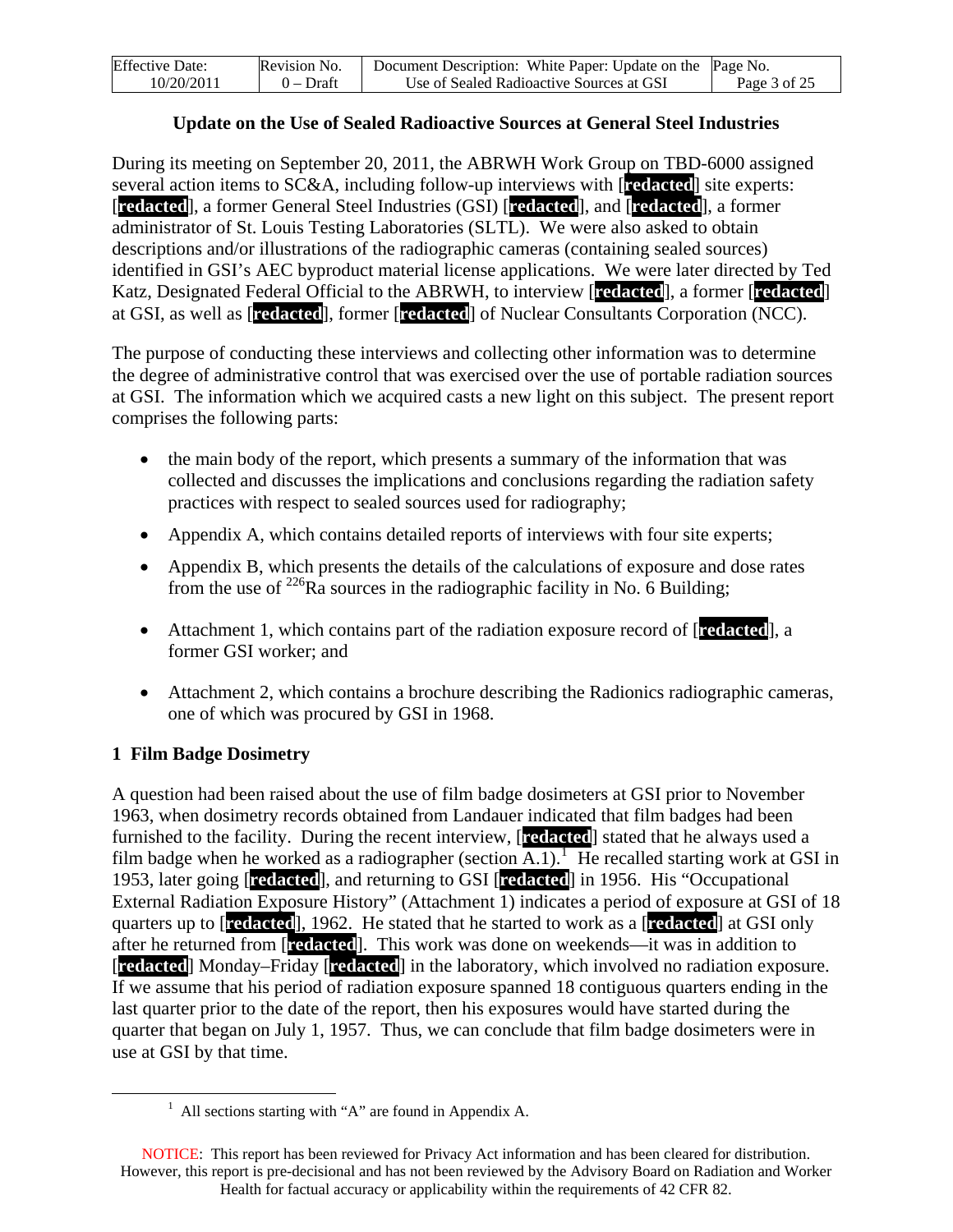| <b>Effective Date:</b> | Revision No. | Document Description: White Paper: Update on the $\beta$ Page No. |              |
|------------------------|--------------|-------------------------------------------------------------------|--------------|
| 10/20/2011             | $0$ – Draft  | Use of Sealed Radioactive Sources at GSI                          | Page 4 of 25 |

In addition, Figure 1 shows a photograph of a General Steel Castings (former name of General Steel Industries, Inc.) worker wearing what appears to be a film badge on his belt. Since he appears to be wearing a T-shirt which most likely did not have a pocket, it is quite plausible that he would have worn the film badge on his belt. This photo appeared in a 1953 General Steel magazine (House 1953) and is assumed to have been taken at that time. The outline of the film badge and the open window resembles the Tracerlab film badge illustrated in Figure 2, which was used in the late 1940s and 1950s. Together, this evidence indicates that film badge dosimeters were used at GSI as early as 1953, which is the first year of the covered period. This lends credence to the following statement made by GSI in its application to the AEC for the renewal of its byproduct material license submitted February 14, 1963:

Up to this time February 1, 1963 no formal written tests have been given... During this period the exposure limits published by the A.E.C. at the applicable time were followed. They were never exceeded and averaged under 25%. (NRC 2009a, p. 26)

In our earlier report (Anigstein 2011), we questioned this statement, since, without a film-badge dosimetry program, GSI would have had no basis for such an assertion. Given that such a program had been in place and that the records were presumably available for inspection by



Figure 1. William Greer at the Control Board in the Betatron Building (House 1953)

AEC, this claim appears to be credible.



Figure 2. Tracerlab Film Badge (late 1940s, 1950s) (ORAU 2009)

According to [**redacted**], NCC furnished film badges that it procured from Landauer to monitor GSI workers during the time he was a radiation safety consultant to GSI in 1962–63. He no longer has those film badge dosimetry records. [**redacted**] could not recall any instance of a GSI worker being "overdosed" during the time he was involved with that facility.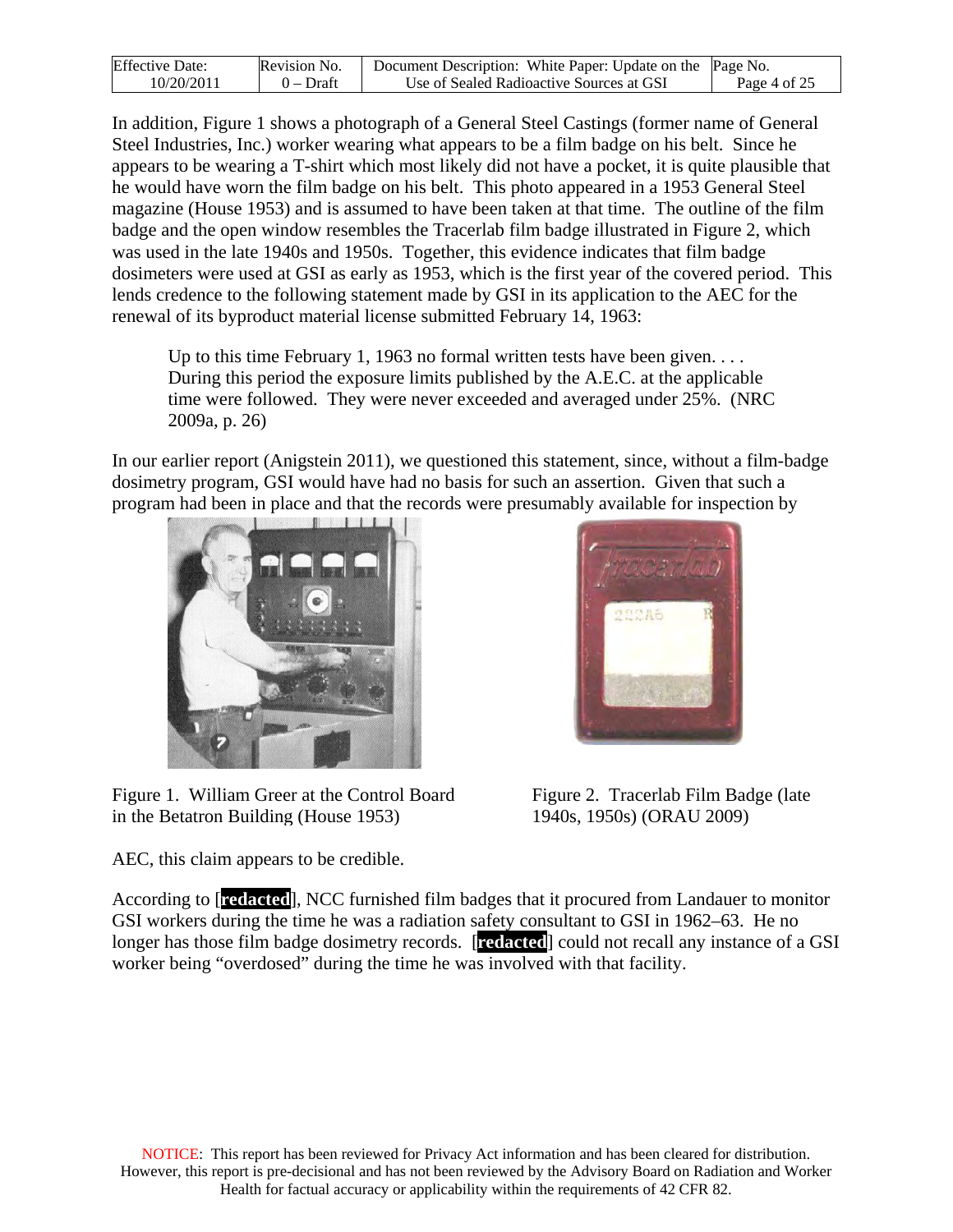| <b>Effective Date:</b> | Revision No. | Document Description: White Paper: Update on the Page No. |              |
|------------------------|--------------|-----------------------------------------------------------|--------------|
| 10/20/2011             | $0$ – Draft  | Use of Sealed Radioactive Sources at GSI                  | Page 5 of 25 |

It was common practice for Landauer, especially in its early years, to provide film badge services to consultants who then furnished the badges to their clients. In such cases, the accounts and records would be maintained under the name of the consultant.<sup>[2](#page-4-0)</sup>

Landauer has furnished NIOSH an index of clients to whom they provided film badges during their early years. Inspection of these records does not show any entries for "Nuclear Consultants," "Konneker," or Mallinckrodt, $3$  or any plausible variant of these names, during the years in question, nor for GSI prior to November 1963. The possible explanations are that [**redacted**] might have been mistaken about his use of Landauer film badges, or he might have obtained the film badges through a middleman who had an account with Landauer. However, we could not identify any plausible source of Landauer film badges among the Landauer customers in the St. Louis area (where NCC was located) during the years in question.

#### **2 Use of Radium Sources**

#### **2.1 Information From Worker Interviews**

[Redacted] stated that <sup>226</sup>Ra sources were stored and used inside the special radiographic facility in No. 6 Building. In an earlier interview, he noted that they were kept in No. 6 Building "99% if not more."[4](#page-4-2) In a follow-up interview, he said they were used outside that facility "once in a blue moon" (section A.1.2). He clearly remembered that the radiographic facility was there when he returned from [**redacted**] in 1956, and may have been there when he started in 1953. Mr. [**redacted**]'s background is summarized in GSI's original application for an AEC byproduct material license as follows:

Mr. [**redacted**] has had over 2 years experience in radiography at General Steel Industries doing standard x-rays, 24 MEV betatron and 500 mg sources of Ra 226, some informal training and courses as listed above (NRC 2009b, p. 18).

Furthermore, Mr. [**redacted**] stated that he was a "[**redacted**]"<sup>4</sup> We conclude that Mr. [**redacted**] is a knowledgeable source of information and appears to have a clear recollection of his work at GSI.

A somewhat different account was provided by [**redacted**], who said the source was taken "anywhere they needed it." It may be instructive to compare Mr. [**redacted**]'s and Mr. [**redacted**]'s activities at GSI. We note the following description of Mr. [**redacted**]'s position and duties that appears in AEC Form 313, dated February 1, 1963, part of the GSI application for renewal of its byproduct material license (NRC 2009a, p. 17):

We further request the addition of Mr. [**redacted**] to our license as an approved Radiographer. Mr. [**redacted**] has attended the lecture course mentioned above

<span id="page-4-2"></span><span id="page-4-1"></span><span id="page-4-0"></span> $\frac{1}{2}$  $\frac{1}{2}$  Joe Zlotnicki, SC&A Associate and former vice-president of Landauer, private communication with Robert Anigstein, SC&A, Inc., October 2011.

<sup>&</sup>lt;sup>3</sup> NCC became a division of Mallinckrodt in 1966.

<sup>&</sup>lt;sup>4</sup> [Redacted], private communication with Robert Anigstein, SC&A, Inc., October 9, 2010.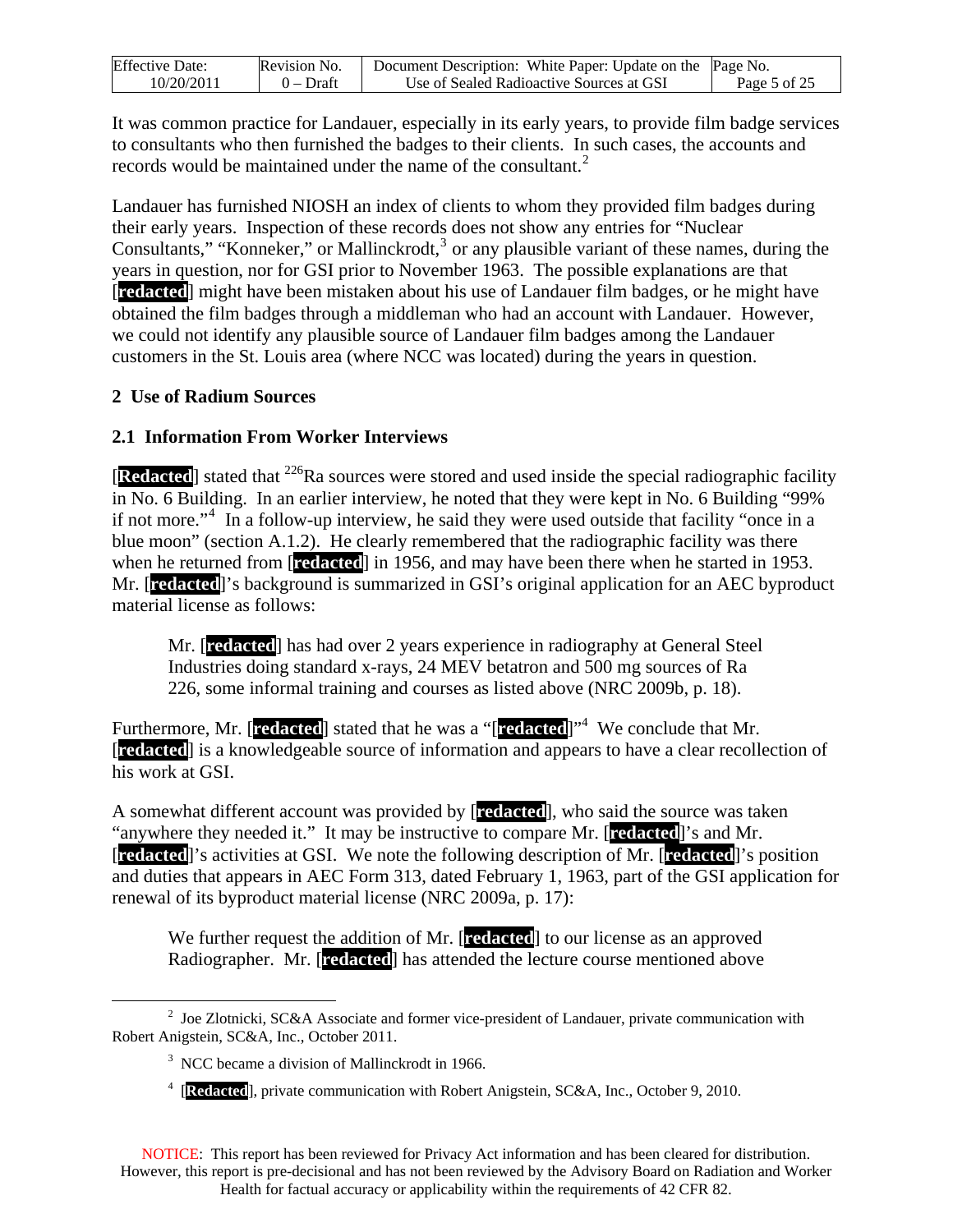| <b>Effective Date:</b> | Revision No. | Document Description: White Paper: Update on the Page No. |              |
|------------------------|--------------|-----------------------------------------------------------|--------------|
| 10/20/2011             | $0$ – Draft  | Use of Sealed Radioactive Sources at GSI                  | Page 6 of 25 |

and has been judged by Messrs. [**redacted**] as competent in the operation of all our radiographic and monitoring devices. He is a [**redacted**], assisting Mr. [**redacted**] in supervision of the Chemical & Testing Laboratory, and as a [**redacted**] should have access to and knowledge of our procedure. Although fully capable of being a "radiographer", he will not do any actual work as a radiographer. He has had several months experience with the Betatron and radium prior to our purchase of the Budd Co. Unitrons and Co-60.

During his first interview, Mr. [**redacted**] could not recall when he started work at GSI. During a follow-up telephone call on October 11, 2011, that I placed to elicit his comments and corrections to the draft interview report which I had sent to him, he placed the start of his employment at about 1955. He also remembered that the radiographic facility was there when he started.

We note that Mr. [**redacted**] was one of only [**redacted**] individuals authorized to act as radiographers under the original AEC license, while the request to add Mr. [**redacted**] was submitted later. Furthermore, Mr. [**redacted**] appeared to have a detailed recollection of the radiographic procedures, and was quite firm in his statements. Thus, while Mr. [**redacted**] was actively engaged in radiography, albeit only on weekends, Mr. [**redacted**]'s [**redacted**] appears to have been in the "Chemical & Testing Laboratory."

It would be illogical for GSI to have constructed a special radiographic facility and not used it. Performing radiography inside that structure would also appear to have been more efficient— the radiographer could set up the shot and go into the "office" inside the radiographic facility, or leave the building and lock the door behind him. There would be no need to perform a new radiation survey for each shot and to put up ropes and warning signs. It seems most likely that castings that could be lifted by a crane and would fit inside the radiography room (which was 18 ft wide and about 56 ft long) would be radiographed inside that facility, while the occasional oversize casting would be radiographed in another location. Mr. [**redacted**] described the cordoning off of a "safe" area while the sources were used outside the radiography room, which indicated an awareness of radiation safety. However, he was critical of the fact that, under such circumstances, the exposed source was not continually monitored: the radiographer would occasionally leave the area.

The preponderance of the evidence indicates that radiography using  $^{226}$ Ra sources was primarily performed inside the radiographic structure in No. 6 Building. On the infrequent occasions that it was necessary to use the sources outside this facility, the radiographer cordoned off an area and kept other personnel outside the 2 mR/h isoexposure perimeter. Some incursions into the higher exposure area may have occurred when the source was left unattended. In our previous report (Anigstein 2011, section 1.6), we derived the exposure of a person intruding into a ropedoff area surrounding a radioactive source. Applying the same method to the 500-mCi <sup>226</sup>Ra source, we derived an exposure of 0.07 mR for a single intrusion. This represents a trivial contribution to a worker's annual exposure.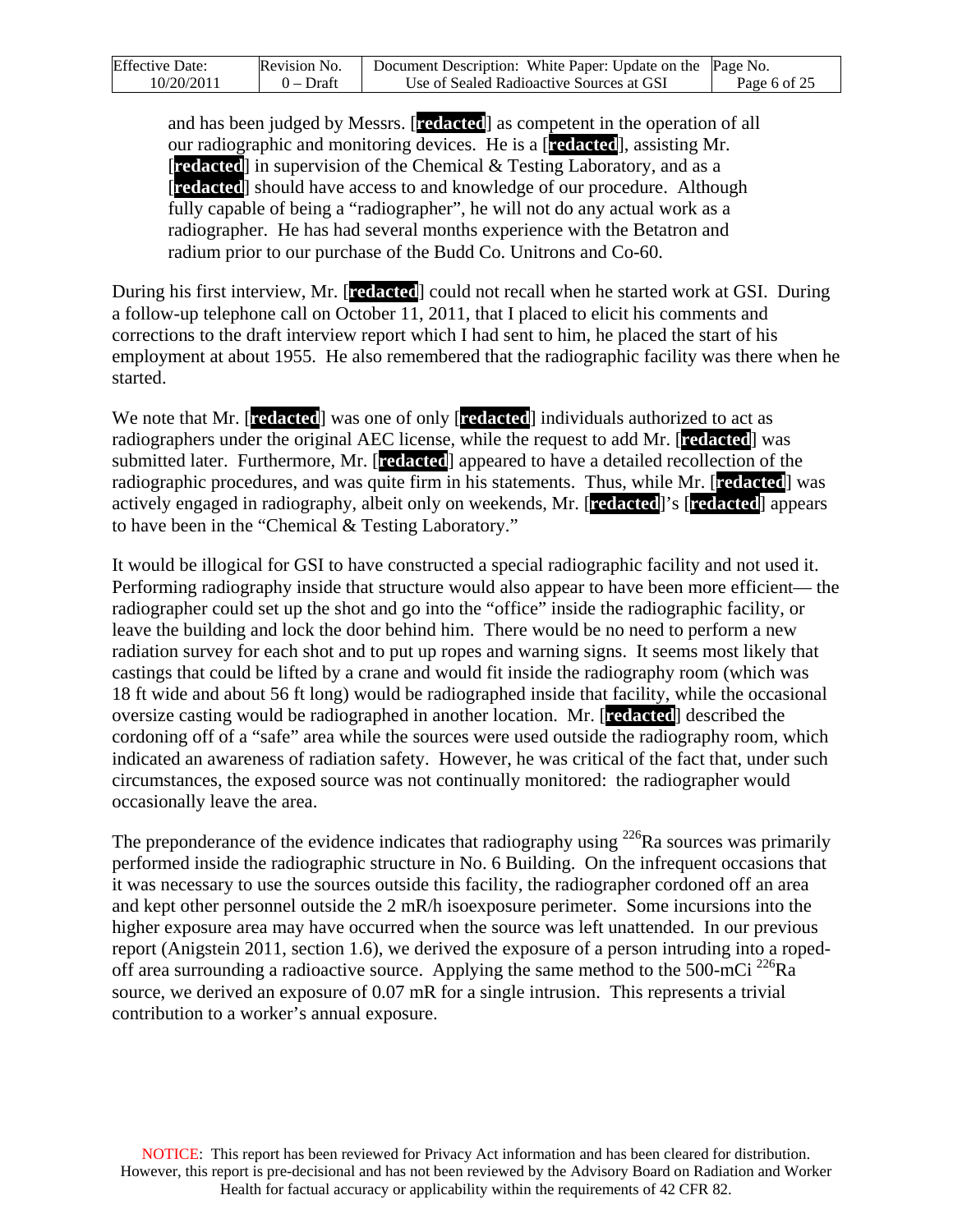| <b>Effective Date:</b> | Revision No. | Document Description: White Paper: Update on the Page No. |              |
|------------------------|--------------|-----------------------------------------------------------|--------------|
| 10/20/2011             | $0$ – Draft  | Use of Sealed Radioactive Sources at GSI                  | Page 7 of 25 |

#### **2.2 Radiological Assessment of Radium Radiography**

In our previous report (Anigstein 2011), we derived a bounding exposure of a radiographer transporting <sup>226</sup>Ra sources by means of the fishpole technique of 9.39 R/y. At that time, we did not have sufficient information to estimate [**redacted**] exposure while the radiography was in progress. We have learned from Mr. [**redacted**]'s most recent interviews that [**redacted**] spent much of the time that the exposure was in progress inside the radiographer's office—a small room inside the radiographic facility. We therefore performed an analysis of the exposure within that facility, using the MCNP radiation transport code. The external exposure and personal dose equivalent,  $H_p(10)$ , rates were calculated in two locations: the center of the office and 1 m outside the entrance to the facility. According to Mr. [**redacted**], it was possible to radiograph two castings simultaneously by placing sufficient shielding between the two sources to avoid exposure of the film from the adjacent source. We therefore modeled the source as 1 Ci of  $^{226}Ra$ (two 500-mCi sources). A detailed description of the MCNP model is presented in Appendix B.

The results of the analysis are presented in Table 1. The annual work-hours are based on the consensus estimate of former GSI workers ("Dr. Robert Anigstein . . . " 2007). The exposure duration (i.e., the fraction of the time the  $226$ Ra sources were outside their shielded containers) was based on the initial AEC license application, which states that "[a] maximum of 30% of each shift is used for actual exposure" (NRC 2009b, p. 12). In the interest of a bounding assessment, the radiographer was assumed to remain in the office while the exposure was in progress; thus, the occupancy factor was assumed to be  $100\%$ .<sup>[5](#page-6-0)</sup>

| Location     | Annual     | Exposure<br>Occupancy |        | Exposure rate  |       | Dose rate— $H0(10)$ |           |
|--------------|------------|-----------------------|--------|----------------|-------|---------------------|-----------|
|              | work-hours | duration <sup>a</sup> |        | $mR/h^{\circ}$ | mR/v  | mrem/h <sup>b</sup> | $m$ rem/v |
| Office       |            |                       | 100%   | 0.303          | 296   | 0.333               | 324       |
| Outside door | 3.250      | 30%                   | $25\%$ | 8.56           | 2.087 | 8.94                | 2.179     |

Table 1. Assessment of Exposure to  $^{226}$ Ra in Radiographic Facility in No. 6 Building

<sup>a</sup> Based on initial AEC materials license application (NRC 2009b, p. 12)

<sup>b</sup> Results of MCNP analysis

<sup>c</sup> "Partial occupancy factor" assumed in NRC 2009c, p. 6

Thus, a bounding annual exposure of a radiographer to  $^{226}$ Ra sources, based on our exposure model, is estimated to be 9.69 R/y (9.39 + 0.296  $\approx$  9.69), while the exposure of nonradiographers to <sup>226</sup>Ra is estimated to be  $\approx$  2.09 R/y.

Another approach to estimating the doses to radiographers from <sup>226</sup>Ra sources is based on Mr. [**redacted**]'s "Occupational External Radiation Exposure History" (Attachment 1). We note that [**redacted**] a whole-body dose of [**redacted**] rem over 18 calendar quarters, or an average annual dose of [**redacted**] rem. We also note that Mr. [**redacted**] performed radiography only on weekends—during the week [**redacted**] in the testing laboratory, where [**redacted**] not

<span id="page-6-0"></span> $\frac{1}{5}$  $\frac{1}{2}$  In reality, the radiographer sometimes left the facility to develop the film from a previous exposure, or for other reasons.

NOTICE: This report has been reviewed for Privacy Act information and has been cleared for distribution. However, this report is pre-decisional and has not been reviewed by the Advisory Board on Radiation and Worker Health for factual accuracy or applicability within the requirements of 42 CFR 82.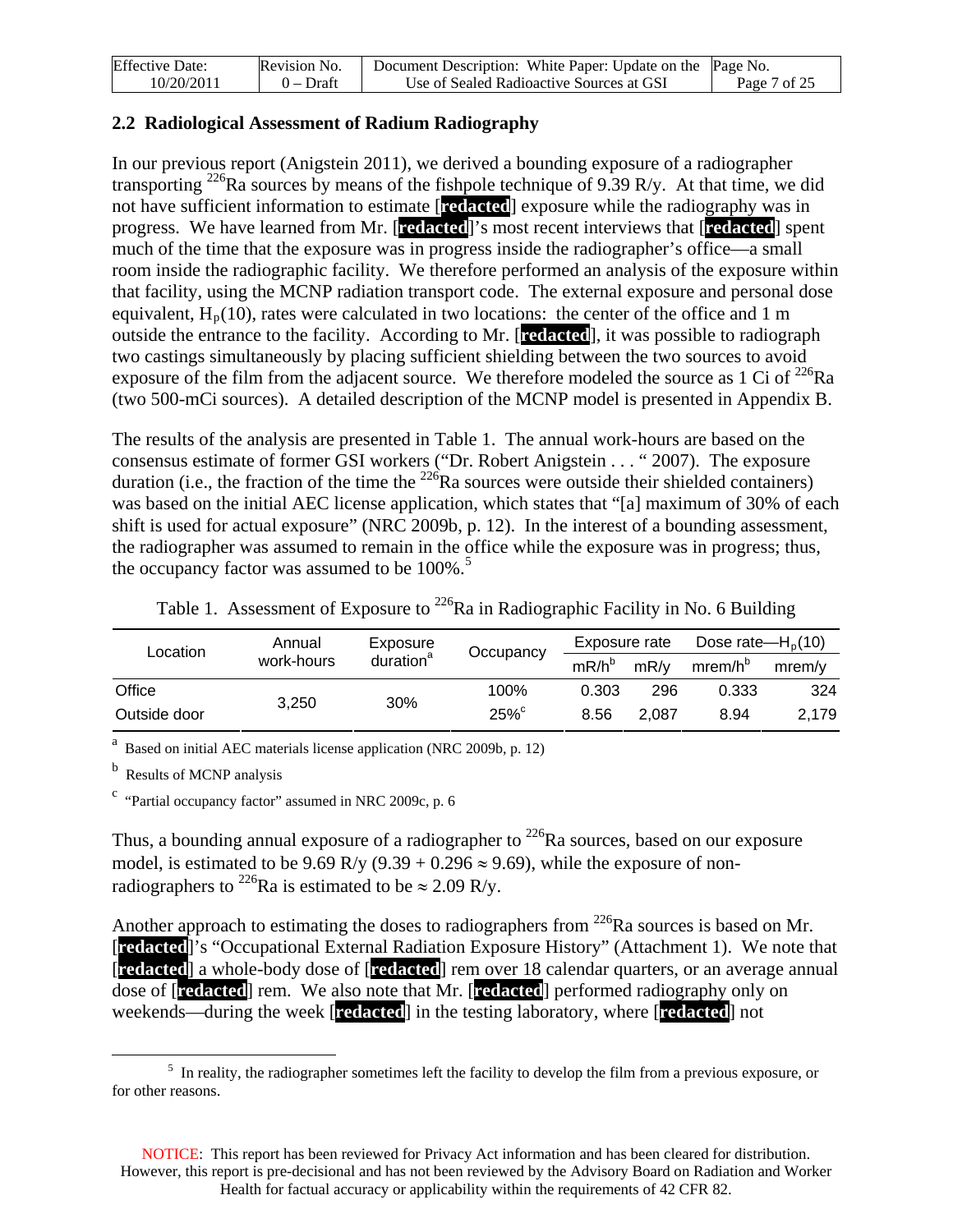| <b>Effective Date:</b> | Revision No. | Document Description: White Paper: Update on the Page No. |              |
|------------------------|--------------|-----------------------------------------------------------|--------------|
| 10/20/2011             | $0$ – Draft  | Use of Sealed Radioactive Sources at GSI                  | Page 8 of 25 |

knowingly exposed to radiation and would therefore not have been wearing [**redacted**] film badge. We used the furnished information to estimate the doses to a hypothetical full-time radiographer. We assumed that a part-time radiographer received an average annual dose of 2.02 rem. To derive a high-end dose to a full-time radiographer, we assumed that a part-time radiographer worked one shift per weekend, 80% of the time. Thus, he would have worked 40 shifts per year. Based on this assumption, a full-time radiographer working 406 shifts per year would have received an annual dose of 20.5 rem (2.02 rem  $\times$  406 shifts/y  $\div$  40 shifts/y = 20.5 rem). A low-end estimate is based on the assumption that a part-time radiographer worked two shifts each weekend, working such weekends 90% of the time. He would have thus worked 90 shifts per year, and the prorated dose to a full-time radiographer would be 9.1 rem/y, which is close to the dose derived from the exposure model described above.

Finally, we can base a bounding dose on the statement in the AEC license application, cited in section 1 of the present report: "During this period the exposure limits published by the A.E.C. at the applicable time were followed. They were never exceeded and averaged under 25%." (NRC 2009a, p. 26) Although the actual limits were not stated, we assume that the standard was 15 rem/y prior to 1954. In 1954, the  $5 \times (n - 18)$  rem rule was adopted (lifetime dose of 5 rem for every year after the age of 18), with a quarterly maximum of 3 rem. An employee well past the age of 18 with no known prior exposure history could receive as much as 12 rem/y in the years following 1954. Therefore, a plausible dose limit would be 15 rem/y for 1953–1954, and 12 rem/y for 1955–1962. We observe that the three methods of estimating plausible upper bounds of exposures to  $^{226}$ Ra yield values within the range of 9–20 rem/y.

# 2.3 Use of <sup>60</sup>Co Sources

Mr.  $[**reduced**]$  said that the  ${}^{60}Co$  sources were used either in the radiographic facility in No. 6 Building or in one of the betatron buildings. They were rarely used in open areas. This is consistent with the account of [**redacted**], who was interviewed on the telephone by Paul L. Ziemer, then Chairman of the ABRWH, on December 7, 2009 (see Anigstein 2011, Attachment 1). Mr. [**redacted**], who was [**redacted**], stated that the small <sup>60</sup>Co source was only used to radiograph items in a separate "small" building, whose number he could not recall. His description fits that of the radiographic facility in No. 6 Building. It is also consistent with his earlier statement, that the  $\frac{1}{4}$ -Ci  $\frac{60}{60}$  $\frac{60}{60}$  $\frac{60}{60}$  source was used in the No. 6 Building.<sup>6</sup> On the other hand, Mr. **[redacted**] said that the radiographic cameras containing the <sup>60</sup>Co sources were lifted out of the radiographic facility by the overhead crane and taken to other locations, such as the No. 10 Building, as needed.

As stated earlier, Mr. [**redacted**] [**redacted**] original radiographers listed on the AEC license application. [**Redacted**] first 18 workers who were issued film badges under the Landauer program, which started about [**redacted**], 1963. Mr. [**redacted**] and Mr. [**redacted**] were both issued their first film badges under the Landauer program the week of [**redacted**], 1964—in fact, they had successive film badge numbers. This date is consistent with Mr. [**redacted**]'s account that he started work in 1963, since new workers were typically assigned to Magnaflux testing for approximately six months before being qualified as radiographers. Although Mr. [**redacted**] was

<span id="page-7-0"></span> $\begin{array}{c|c}\n\hline\n\text{1} & \text{6}\n\end{array}$ [**Redacted**], private communication with Robert Anigstein, SC&A, Inc., January 21, 2008.

NOTICE: This report has been reviewed for Privacy Act information and has been cleared for distribution. However, this report is pre-decisional and has not been reviewed by the Advisory Board on Radiation and Worker Health for factual accuracy or applicability within the requirements of 42 CFR 82.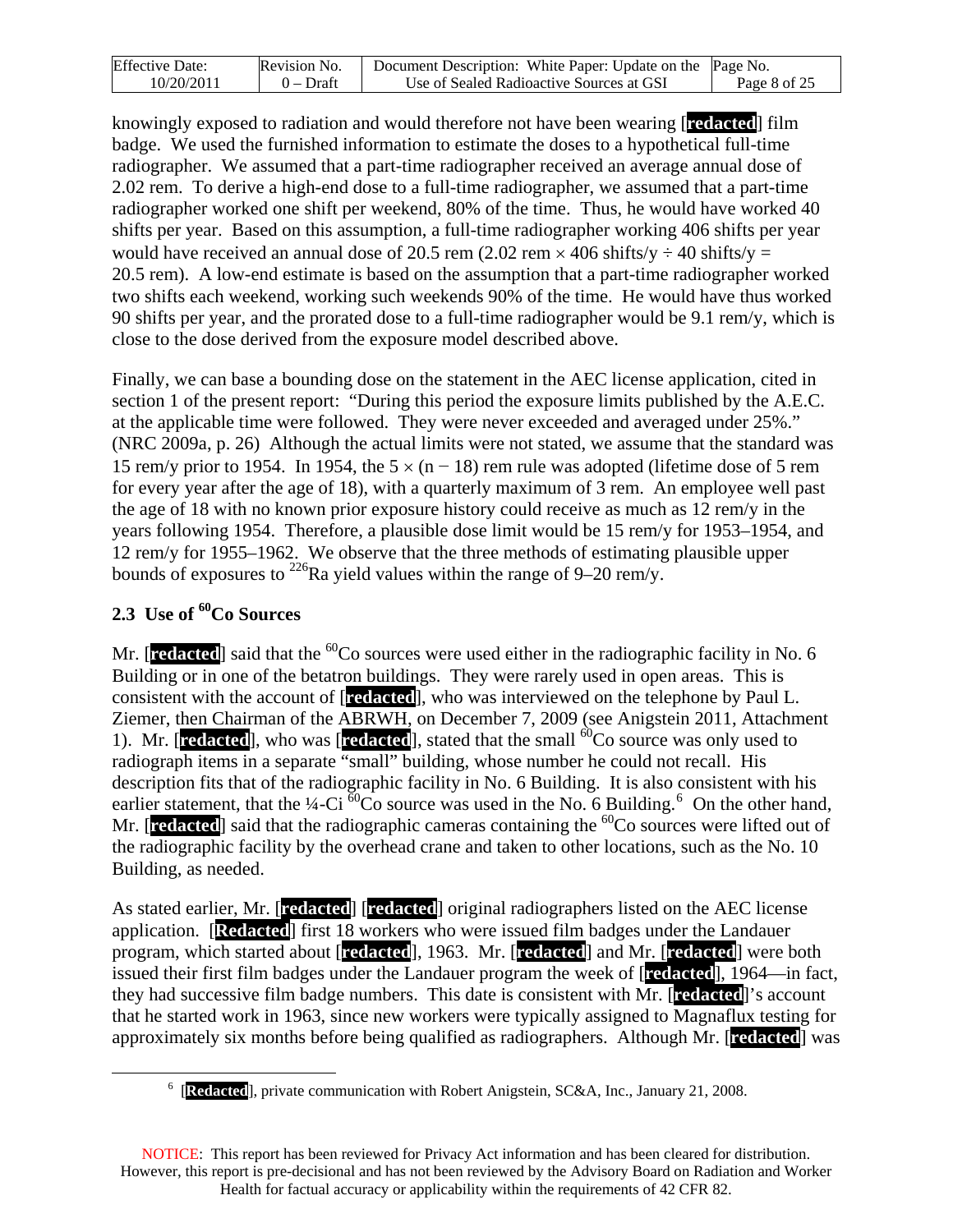| <b>Effective Date:</b> | Revision No. | Document Description: White Paper: Update on the Page No. |              |
|------------------------|--------------|-----------------------------------------------------------|--------------|
| 10/20/2011             | 0 – Draft    | Use of Sealed Radioactive Sources at GSI                  | Page 9 of 25 |

employed by GSI much earlier, he was apparently not involved in radiography during the first three months of the Landauer program.

We thus have statements from [**redacted**] workers actively engaged in radiography that, with rare exceptions, GSI complied with the terms of its AEC license and confined the use of the  ${}^{60}Co$ sources to the designated facilities.

As was the case for the radium sources, the preponderance of the evidence indicates that radiography using the small  ${}^{60}Co$  sources was primarily performed inside the radiographic structure in No. 6 Building. Allen (2011, section 6.2.1), derived doses to various workers inside and outside this radiography room. We agree with his bounding calculations of exposures of radiographers and of workers just outside the walls of 1.17 R/y that were based on reports of radiation surveys included in the application for an AEC byproduct material license.

## **2.4 Other Radioactive Sources**

## $2.4.1$ <sup>192</sup>Ir

Mr. [**redacted**] stated that the only <sup>192</sup>Ir sources at GSI were those brought onto the site by St. Louis Testing Labs. GSI workers did not perform radiography using those sources, but only showed the SLTL radiographers which shots were needed. Since  $192$ Ir is not mentioned in the GSI AEC license correspondence, we conclude that GSI did not own such sources.

# **2.4.2 "Large" 60Co Source**

According to the AEC license correspondence, GSI acquired an 80-Ci  ${}^{60}$ Co in 1968, which is after the covered period. However, J[**redacted**], a former [**redacted**] operator, stated during the course of a TBD-6000/6001 work group meeting on October 14, 2009: "I assisted an operator in a large curie cobalt source in the new Betatron one time. They brought a large cobalt source in to x-ray nuclear channel heads . . . . This was done . . . [b]y a fellow named [**redacted**]. [**Redacted**], who was an isotope man." (Neal R. Gross 2009, p. 194 et seq.) Since Mr. [**redacted**] left GSI in 1966 (his last film badge dosimetry report was for the week [**redacted**]/66–[**redacted**]/66), this would imply that GSI had an unlicensed source, perhaps during the covered period.

Before we received the AEC licensing records, I had asked Mr. [**redacted**] when GSI had acquired the 80-Ci source in order to estimate its activity during the period in question—he did not recall when the source was acquired (see footnote 6, p. 8). I also asked Mr. [**redacted**] about his recollections of a large source. He recalled an incident in which a  ${}^{60}Co$  source could not be retracted and someone had to be called in to fix it—he thought it might have been a large source (section A.1.3). I likewise asked Mr.  $[{\bf related}]$  if he knew if GSI owned an 80-Ci  ${}^{60}$ Co source. He responded: "No, I wasn't familiar with the 80 Ci. The mCi source I was, because it became disconnected one time and I retrieved it. I didn't know they had an 80 Ci." (section A.2.1) This would appear to be the incident which Mr. [**redacted**] cited; we thus conclude that one of the small (nominally 260- or 280-mCi)  ${}^{60}$ Co sources was involved. Furthermore, the late [**redacted**] stated in an interview that he knew of no 80-Ci <sup>60</sup>Co source at GSI while he was there. Although he left the nondestructive testing (NDT) department to become [**redacted**] in Cleaning and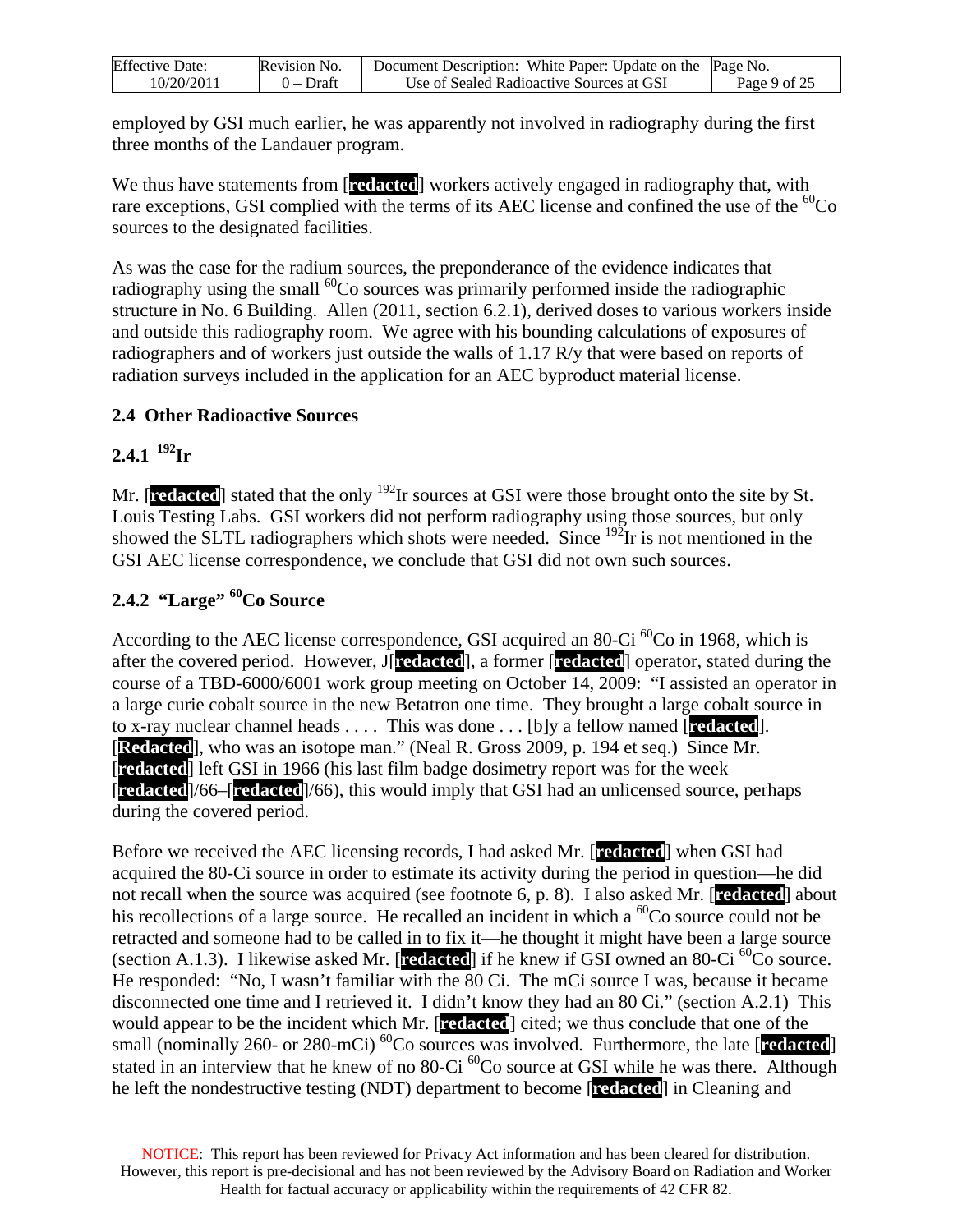| <b>Effective Date:</b> | Revision No. | Document Description: White Paper: Update on the Page No. |               |
|------------------------|--------------|-----------------------------------------------------------|---------------|
| 10/20/2011             | $0$ – Draft  | Use of Sealed Radioactive Sources at GSI                  | Page 10 of 25 |

Finishing at the end of 1964, he said he kept in touch with the NDT department and would have known if GSI had such a source. (Anigstein 2010)

During the May 12, 2010 meeting of the Work Group on TBD-600, [**redacted**], GSI copetitioner, said that some former workers suggested that the GSI Granite City foundry might have obtained a high-activity <sup>60</sup>Co source from the GSI foundry at Eddystone, Pennsylvania, when the latter facility was shut down in 1963 (Neal R. Gross 2010, p. 270 et seq.) I therefore filed a FOIA request with NRC requesting any records on the Eddystone facility to determine if they had any  ${}^{60}Co$  sources and, if so, how were they disposed of. NRC responded that the records, under the earlier name of General Steel Castings Company (GSCC), had been turned over to the National Archives and Records Administration (NARA). NARA responded that they did have records for GSCC in Pennsylvania, but only for the Avonmore facility, which they furnished at my request.

By way of background information, Avonmore was the location of the National Roll and Foundry Company, which was acquired by GSCC in 1955. The records contained correspondence between AEC and GSCC during 1957–1959 regarding a license for a 10-Ci  ${}^{60}$ Co radiography source, which was issued on September 27, 1957, and was due to expire on September 30, 1959. In response to various deficiencies that were cited by AEC, GSCC stated that they had dispensed with the casting business that required radiography and that they intended to sell the radiographic camera containing the  ${}^{60}Co$  source to "one of our other facilities." The final record in the file, dated October 12, 1959 (which is after the September 30, 1959, expiration date) was a signed statement that the source had "been disposed of in compliance with 10 CFR 20"—no further details were given.

It is not plausible that this source was transferred to the Granite City plant. The source was assayed at 9.6 Ci on September 12, 1957. On March 7, 1962, when the Granite City facility made an urgent request for an AEC license for two  $300$ -mCi  $^{60}$ Co sources, the Avonmore source had an activity of 5.3 Ci. Why would they have made such a request if they had a much stronger  $^{60}$ Co source on hand? How could the State of Illinois, which knew of and disapproved the use of the <sup>226</sup>Ra sources with the fishpole technique, not know of the <sup>60</sup>Co source?

A plausible explanation for the report of a high-curie source is based on the size and appearance of the radiographic cameras. Although GSI requested a license for two 300-mCi sources and subsequently acquired 260- and 280-mCi  ${}^{60}$ Co sources, the radiographic cameras housing these sources were designed for sources of up to 10 Ci (NRC 2009d, p. 18). Although we were not able to find any information on the Budd Unitron radiographic cameras acquired by GSI, we did obtain a brochure on the Radionics cameras, one of which was acquired by GSI to house the 80-Ci<sup>60</sup>Co source licensed and procured in 1968 (see Attachment 2). It is quite likely that the Budd cameras had a similar design. The sketch of the Budd cameras shown in Figure 4 suggests that the units are mounted between two wheels, like the Radionics camera illustrated in the brochure. This is consistent with the description of the "large"  ${}^{60}Co$  source being on a two-wheel cart. According to the Radionics brochure, the head of a 10-Ci camera weighed 600 lb, while the camera had a shipping weight of 750 lb. Since the cameras were shipped in their carriages, this would have been the actual weight of the unit. Mr. [**redacted**], in his interview, stated that SLTL used a camera containing a 10-Ci source inside a 400-lb lead sphere. This would have been the weight of the head—the entire assembly would have weighed more. Thus, the Budd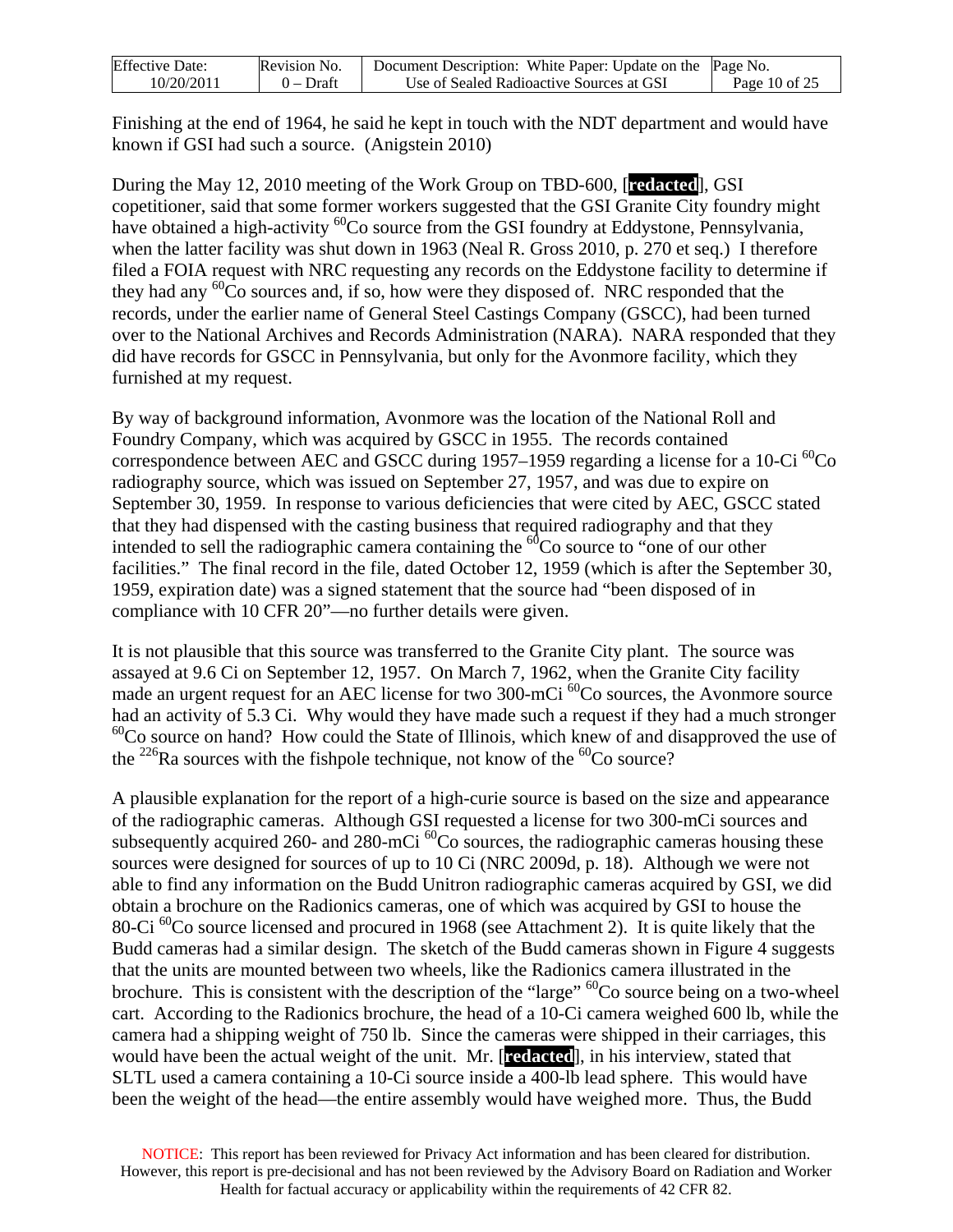| <b>Effective Date:</b> | Revision No. | Document Description: White Paper: Update on the Page No. |               |
|------------------------|--------------|-----------------------------------------------------------|---------------|
| 10/20/2011             | $0$ – Draft  | Use of Sealed Radioactive Sources at GSI                  | Page 11 of 25 |

camera, designed for a 10-Ci <sup>60</sup>Co source, most likely weighed more than 400 lb and as much as 750 lb.

We note that Mr. [**redacted**] was a betatron operator not an "isotope" operator (i.e., he was not certified to handle radioactive sources under the AEC license). Therefore, in assisting the isotope operator, he would have helped set up the shot, but would not have performed the radiograph. The radiographer would have to know the strength of the source in order to calculate the time required for the exposure; his assistant would not necessarily need such knowledge. Mr. [**redacted**] may have made the reasonable assumption that the camera contained a high-activity source, judging from the size and weight of the housing.

We conclude that GSI most likely did not have an unlicensed  ${}^{60}Co$  source during the period of AEC operations.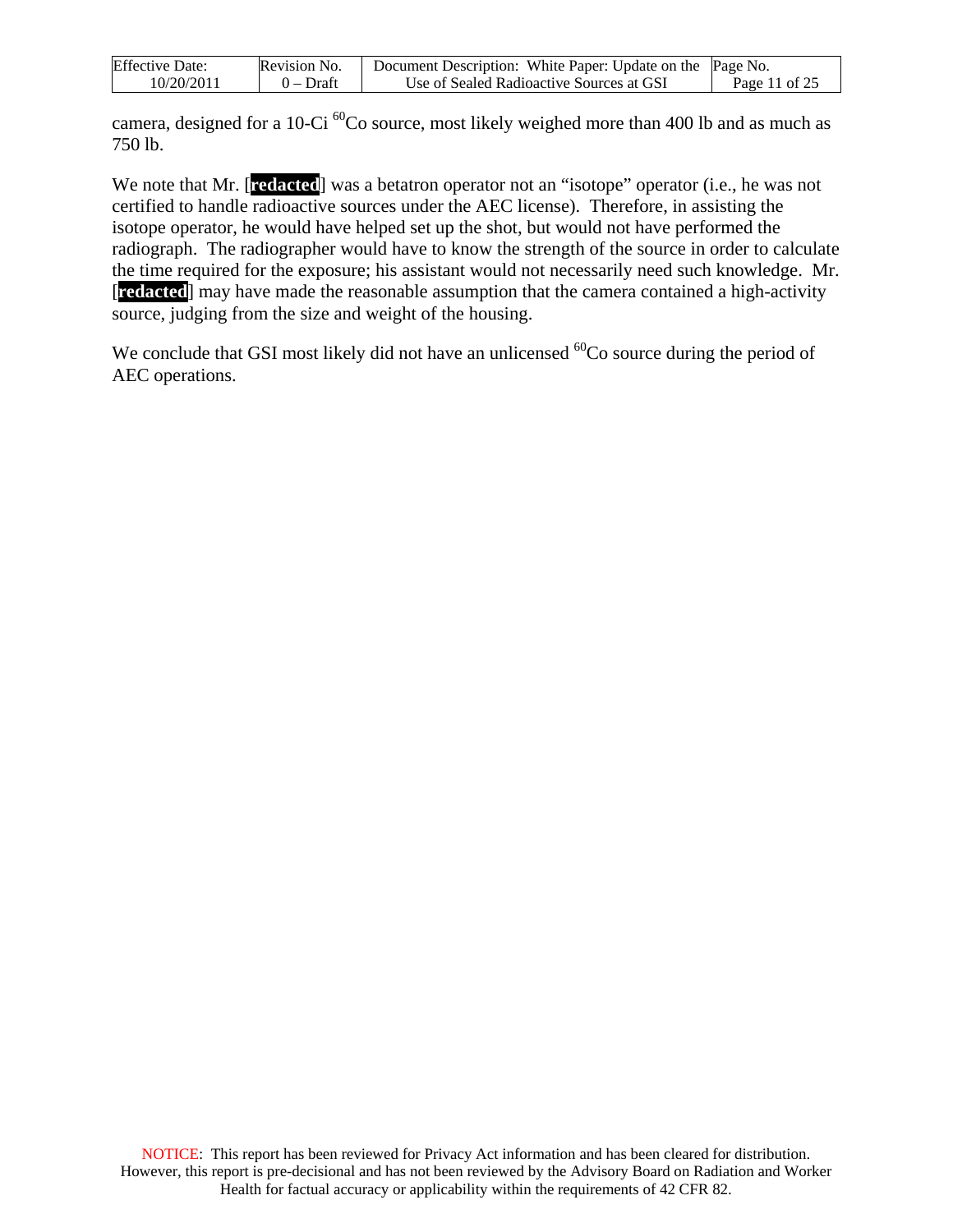# **Appendix A REPORTS OF WORKER INTERVIEWS**

Prepared by

Robert Anigstein S. Cohen & Associates

## **A.1 Interview with [redacted], Former GSI [redacted]**

## **A.1.1 Initial Interview: September 26, 2011**

On September 26, 2011, at approximately 2 PM EDT, David Allen, NIOSH, [**redacted**], GSI copetitioner, and I joined a conference call arranged by NIOSH. Once we were connected, I called [**redacted**], a former GSI worker, and connected him to the call. The purpose of the call was to obtain additional information from Mr. [**redacted**] about radiography using radium sources, as requested by the ABRWH Work Group on TBD-6000 at its meeting on September 20, 2011. This was a follow-up to the interview I had conducted with Mr. [**redacted**] on October 10, 2010. Mr. [**redacted**] provided the information that is summarized below.

Mr. [**redacted**] said he was employed at GSI and performed radiography using the radium sources, starting in 1956. I noted that he had furnished [**redacted**] a copy of his record of radiation exposure for 1962, as recorded on film badges, and asked if he recalled being issued film badges prior to 1962. He answered "yes." He then clarified his position in that department by saying that [**redacted**] in the laboratory Monday through Friday, where he was not exposed to radiation. If there was any work on weekends, he performed radiography on Saturday and/or Sunday. He confirmed handling the radium source using a pole made of wood or other material that was about 6 ft long. He described the radium source as resembling a plumb bob. I described the illustration of a radium source capsule on the Web as resembling a brass plumb bob with an eyelet on each end—he agreed that was correct.

I then asked about the location of the radium radiography. Mr. [**redacted**] replied that it was in No. 6 Building, near the foundry, on the west side of the building. There was a concrete block room that was isolated from people outside who could be working on grinding or chipping. He recollects the room being there ever since the 1950s. The source was kept in a metal cabinet. He recalls that while he was away [**redacted**], someone got in and took the radium source home. After he came back from [**redacted**] in 1956, there was a lock on the door. I mentioned that the building described in the AEC application was about 20 × 60 ft—Mr. [**redacted**] said that that sounded right. I mentioned that the AEC application described 10-ft-high walls with three strands of barbed wire on top of the walls—he could not confirm that. He added that when they started using sources other than radium, they added steel blocks, four by four and 8–10 in thick in front of the office. He confirmed that no one entered the room during an exposure besides the radiographer, and that no one would get any direct exposure to the radium source. When I mentioned the potential exposure of workers outside the room, he stated that he did not perform any radiation surveys outside the radiographic room. He thought it may have been checked out by supervision, but he doesn't know if they did that or not. He did use a survey meter in the office to check if the source was in or out, so that they would not be out in the field working while the source was out. I asked if he left during long exposures to develop films, etc. He said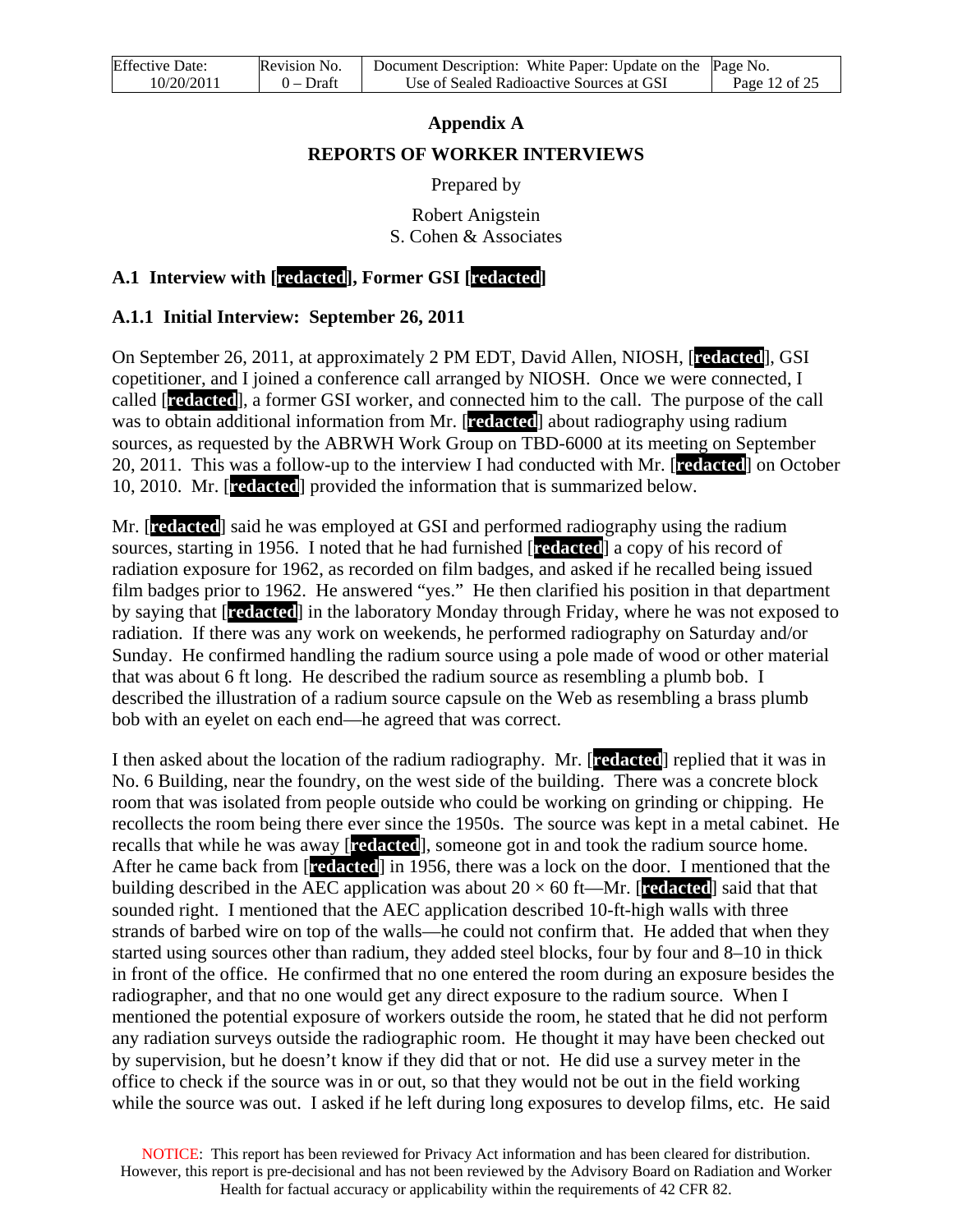| <b>Effective Date:</b> | Revision No. | Document Description: White Paper: Update on the Page No. |               |
|------------------------|--------------|-----------------------------------------------------------|---------------|
| 10/20/2011             | 0 – Draft    | Use of Sealed Radioactive Sources at GSI                  | Page 13 of 25 |

they did not have that many shots. He doesn't recall the shots being very long, but they could have left the room, since it was kept locked.

Mr. [**redacted**] then asked if we were in touch with [**redacted**], and mentioned he has found a piece of literature on a cobalt source that Mr. [**redacted**] might be interested in, and that he was welcome to copy. In response to my question, he said he thought that the film badges were always supplied by Landauer. He mentioned that in addition to the film badges, every so often the radiographers were sent to St. Elizabeth Hospital in Granite City for blood tests, but [**redacted**] never given the results. The blood tests were in addition to film badges and were performed on a quarterly or semiannual basis.

#### **A.1.2 Follow-Up Interview: September 27, 2011**

I called Mr. [**redacted**] again on September 27, 2011 to ask some follow-up questions. The following are his responses.

During his weekend shifts as a [**redacted**], he did both radium and betatron radiography perhaps 50–60% of the time using the betatron, the remainder using radium. He worked 80–90% of the weekends, one or two shifts per weekend. Sometimes there was one person per shift (in the beginning), later increased to two or three per shift, since it made the work go faster and they got more shots. Two radium sources could be used to make separate exposures, with lead blocks used to shield each film from the source used for the adjacent exposure. When not in use, the sources were kept in a lead-shielded cabinet in the middle of the radiography room—the cabinet stayed in one place and wasn't moved. The castings were placed in the center of the room or towards the far end, away from the office, to reduce the radiation exposures of the radiographers. I said I heard from other workers that the sources were used in other buildings. He said he recalled one time that they had to radiograph a railroad undercarriage and the source was taken by wheelbarrow or a motor vehicle to the No. 9 or 10 Building. However, removing the source from the shooting room was not a common occurrence—it was something that happened "once in a blue moon."

#### **A.1.3 Calls to Confirm Draft Interview Report: October 5 and 12, 2011**

Following these two telephone calls, I prepared the above text and enclosed a hard copy in a letter which I mailed to Mr. [**redacted**] on September 27. On October 5, 2011, I called Mr. [**redacted**] and asked if he had reviewed the report of the interviews. He said the reports were very accurate, and he had no corrections. In another call, on October 12, 2011, he confirmed that the  $60^{\circ}$ Co sources were also used either in the radiographic facility in No. 6 Building or in one of the betatron buildings. They were rarely used in open areas. He was not sure if GSI possessed a large  ${}^{60}$ Co source while he was there. He recalled an incident in which a  ${}^{60}$ Co source could not be retracted and someone had to be called in to fix it—he thought it might have been a large source.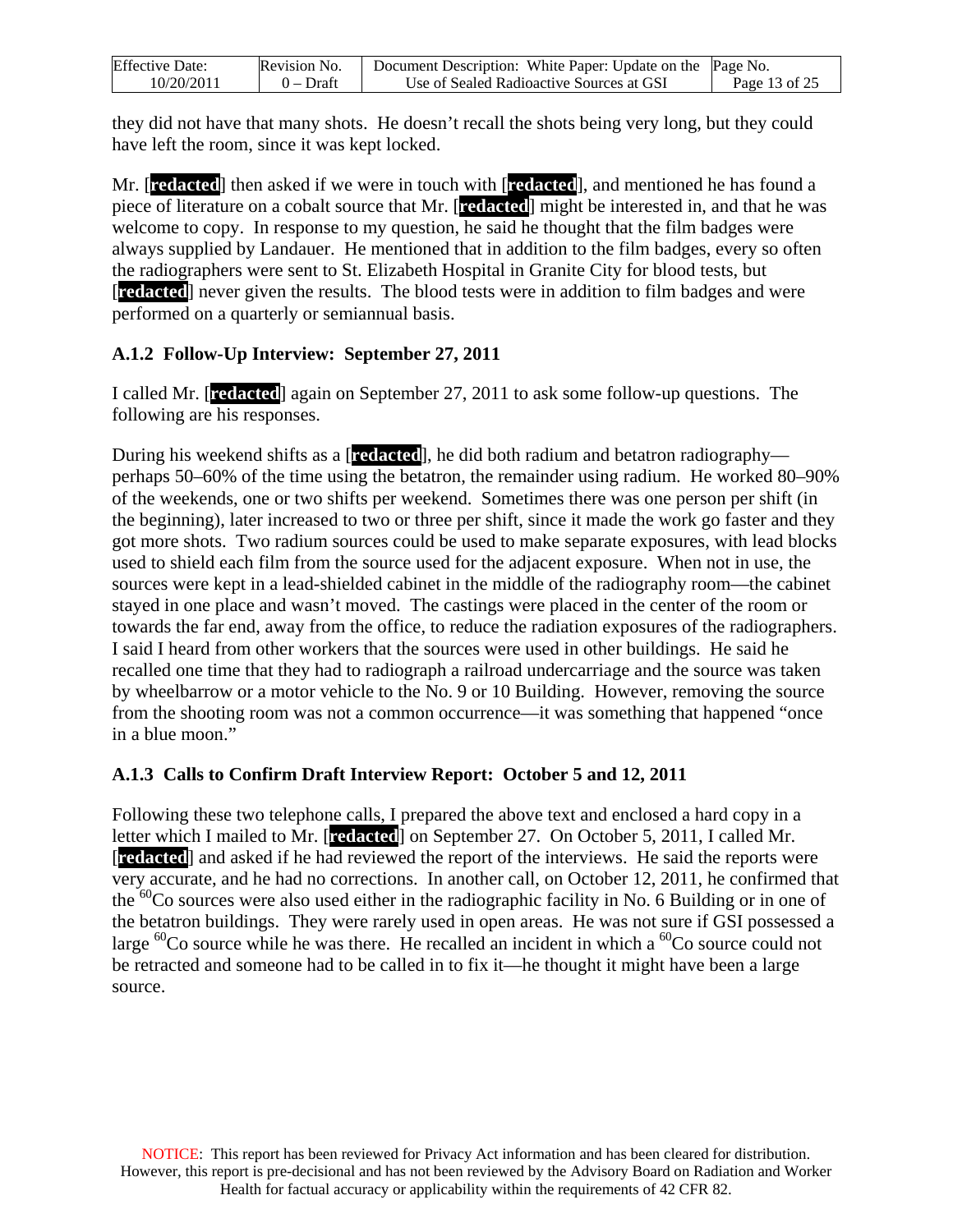| <b>Effective Date:</b> | Revision No. | Document Description: White Paper: Update on the Page No. |               |
|------------------------|--------------|-----------------------------------------------------------|---------------|
| 10/20/2011             | $0$ – Draft  | Use of Sealed Radioactive Sources at GSI                  | Page 14 of 25 |

#### **A.2 Interview with Paul [redacted], Former Administrator, St. Louis Testing Laboratories**

## **A.2.1 Initial Interview: September 28, 2011**

On September 28, 2011, at approximately 10 AM EDT, David Allen, [**redacted**], and I joined a conference call arranged by NIOSH. Once we were connected, I called [**redacted**], a former administrator of St. Louis Testing Laboratories, and connected him to the call. The purpose of the call was to obtain additional information from Mr. [**redacted**] about radiography using sealed sources of  ${}^{60}$ Co and  ${}^{192}$ Ir at the GSI site in Granite City, Illinois, as requested by the ABRWH Work Group on TBD-6000 at its meeting on September 20, 2011. This was a follow-up to the information which Mr. [**redacted**] furnished at a meeting with former GSI employees held on October 9, 2007, in Collinsville, Illinois. I asked Mr. [**redacted**] a series of questions, which are listed below, along with his responses. The account is not verbatim.

I sent Mr. [**redacted**] a preliminary draft of this report by e-mail. On October 6, 2011, he responded by e-mail with some corrections, which are incorporated into the present draft.

Q: You had described how the radiographers of your company came to the GSI site and brought either a 10-Ci  ${}^{60}$ Co source or a 50-Ci  ${}^{192}$ Ir source and set up a shot on a rail siding on the GSI property. They surveyed the area and set up a 2-mR/h boundary and kept GSI workers outside the boundary.

A: Yes, but the <sup>192</sup>Ir was used in different locations inside the plant, wherever there was a large casting and there might be just one or two repair shots. Only  ${}^{60}Co$  shots were performed on the rail spur. Everything was roped off with yellow/magenta ropes and radiation warning signs, whether in the plant or on the rail spur.

Q: If you had one man there, did anyone watch the perimeter while he was on a break?

A: While the source was exposed, the perimeter was under constant surveillance—there was always someone there. If there was only one man and he had to go on a break, he secured the source by retracting it back into the lead shield and locked it up.

Q: The source was retracted?

A: Yes.

Q: This was a radiographic camera with a remote cable?

A: The radiographic exposure device (camera) did not use a cable and crank device. Instead, the source was moved from the exposure device by means of a rigid vertical tube and a long nylon string which ran through the rigid tube and was attached to a weighted pencil-shaped source holder. To expose the source, the exposure device was unlocked and the source holder raised into position by pulling on the string. To retract the source, you simply slowly released the string and the weighted pencil-shaped source holder dropped back into the exposure device, where it could be locked in its shielded position. The 50-curie iridium device operated in a similar manner. We did have iridium exposure devices that were of the cable and crank type, but they only housed a maximum of 10 curies. The iridium exposures in the plant used a collimator,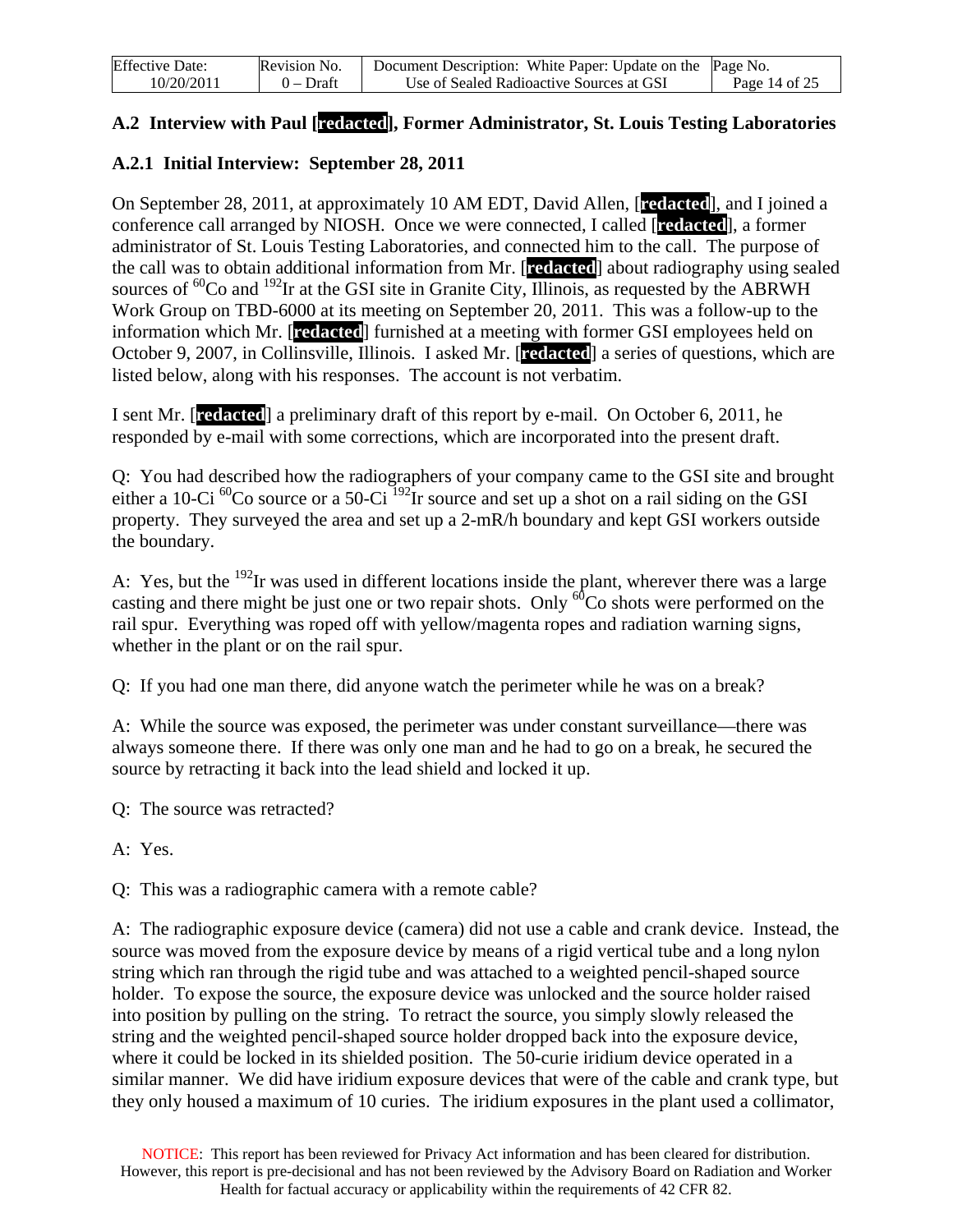| <b>Effective Date:</b> | Revision No. | Document Description: White Paper: Update on the Page No. |               |
|------------------------|--------------|-----------------------------------------------------------|---------------|
| 10/20/2011             | $0$ – Draft  | Use of Sealed Radioactive Sources at GSI                  | Page 15 of 25 |

so the radiation was directional, since we were exposing only one film at a time. The cobalt exposures were panoramic (i.e. 360 degrees) so no collimator was used. However, the source was inside the 5-in thick cup-shaped casting, which shielded it somewhat. The cobalt was shielded in a 400-lb lead sphere and the iridium in a 50-lb lead sphere.

Q: Did any GSI workers assist or participate in this?

- A: Not inside the ropes.
- Q: During what years did this take place?

A: I think mid-60s, maybe early 60s. I think it started when we were working on the [St. Louis] Arch, $^7$  $^7$  in the mid-60s, and I am not too sure how long—60s, 70s.

Q: At the meeting in 2007, you said there were ten  ${}^{60}Co$  shots, and they spanned a 6-month period. Maybe that was just one campaign?

A: I do remember the exposure time—that was the longest exposure we ever made. The iridium was before and after.

Q: You had said some shots were made in the repair area. Was that in the finishing buildings?

A: I am not sure which building it was, but it was where they repaired—where they ground out defects—it was indoors—it was easier to go in and take the one shot than for them to move the casting back to where they x-rayed it. Any time the source was out, the GSI people had to be outside the rope area.

Q: Did the cable extend to the roped area?

A: Yes, you could be 40 ft. The iridium was directional shooting, so the radiation was fairly well contained in one direction, towards the casting. The cobalt was a different story: that was a large area roped off. There, the radiographer was probably inside the rope.

Q: You also said St. Louis Testing calibrated the survey meters used in the betatron building. Was that during the same time? Earlier, based on the AEC records, Nuclear Consulting Corporation was doing the calibration. Did your company take over from them?

A: I kind of suspect they did. We took over when [**redacted**] was still there.<sup>[8](#page-14-1)</sup>

Q: Do you remember dealing with [**redacted**]?

A: Yes.

NOTICE: This report has been reviewed for Privacy Act information and has been cleared for distribution. However, this report is pre-decisional and has not been reviewed by the Advisory Board on Radiation and Worker Health for factual accuracy or applicability within the requirements of 42 CFR 82.

<span id="page-14-0"></span> <sup>7</sup>  $7$  According to the U.S. National Park Service, Construction of the Arch began in 1963, and was completed on October 28, 1965 (NPS 2011).

<span id="page-14-1"></span><sup>8</sup> According to the late [**redacted**], [**redacted**] took over as manager after [**redacted**] was promoted and transferred to another department. Mr. [**redacted**]'s last recorded film badge was for the week of [**redacted**], 1964. Thus, it was most likely that St. Louis Testing first came on site in late 1964, since [**redacted**] became manager of NDT at the end of 1964.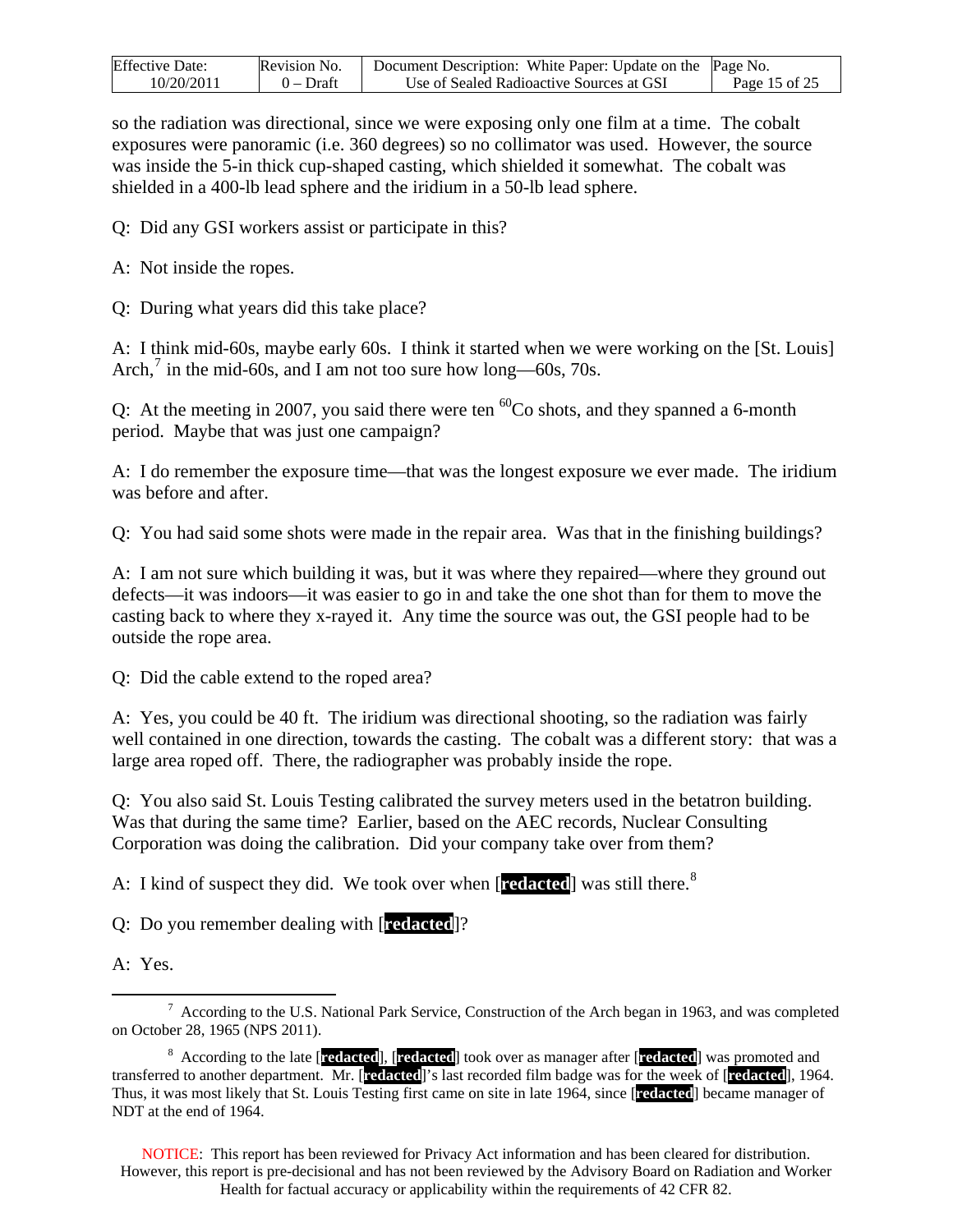| <b>Effective Date:</b> | Revision No. | Document Description: White Paper: Update on the Page No. |               |
|------------------------|--------------|-----------------------------------------------------------|---------------|
| 10/20/2011             | 0 – Draft    | Use of Sealed Radioactive Sources at GSI                  | Page 16 of 25 |

Q: Were you involved with radiation safety at GSI, besides your own radiography on site? Did you consult with them about their own safety?

A: No, other than [**redacted**] or [**redacted**] might have asked me about that.

Q: According to the records, we know that in 1962 GSI bought 260- and 280-mCi  ${}^{60}$ Co sources, and in 1968 they bought an 80-Ci  ${}^{60}$ Co source. Do you know if they had any other large sources in between these times?

A: No, I wasn't familiar with the 80 Ci. The mCi source I was, because it became disconnected one time and I retrieved it. I didn't know they had an 80 Ci.

Q: It may have been after you were no longer involved with them.

A: That could be.

David Allen then asked a question.

Q: Do you remember how often the iridium source was used for the repair shots?

A: It might be several times in a week, and then not for a while. We used it whenever they had a repair shot. We did the ground-out areas to see if they got it all. After they welded it up, at first they x-rayed it a couple of times, but our method with the iridium showed more than the betatron, so after that, they used the betatron on the final shots.

Mr. [**redacted**] and I then had a brief discussion in which he explained that GSI had to furnish the films of the final repair shots to its customers. The films had to show a certain minimum sensitivity, which could be achieved by the betatron, while the  $^{192}$ Ir was too sensitive and showed more defects.

#### **A.3 Interview with Leroy Dell, Former GSI Supervisor**

#### **A.3.1 Initial Interview: October 6, 2011**

On October 6, 2011, at approximately 12:30 PM EDT, David Allen, [**redacted**], and I joined a conference call arranged by NIOSH. Once we were connected, I called [**redacted**], a former GSI [**redacted**], and connected him to the call. The purpose of the call was to obtain additional information from Mr. [**redacted**] about radiography performed at GSI.

In response to my questions, Mr. [**redacted**] said he did not recall when he started work at GSI. He did recall that the concrete block building used for radiography with sealed sources, located inside the No. 6 Building, was there when he started. He mentioned having some differences with Mr. [**redacted**] [a GSI official] and that he worked for only a short time as a [**redacted**] operator. He objected to the fact that GSI did not police the sources when they were used to radiograph steel castings. He was a [**redacted**], but did not actually perform any radiography. The first time he went to the 6 Building, there was a casting that needed to be x-rayed. At that time, the source was inside a lead container and was removed using a 10-ft pole and set in a little cup wherever it was needed. The area was roped off or taped off, and posted with signs that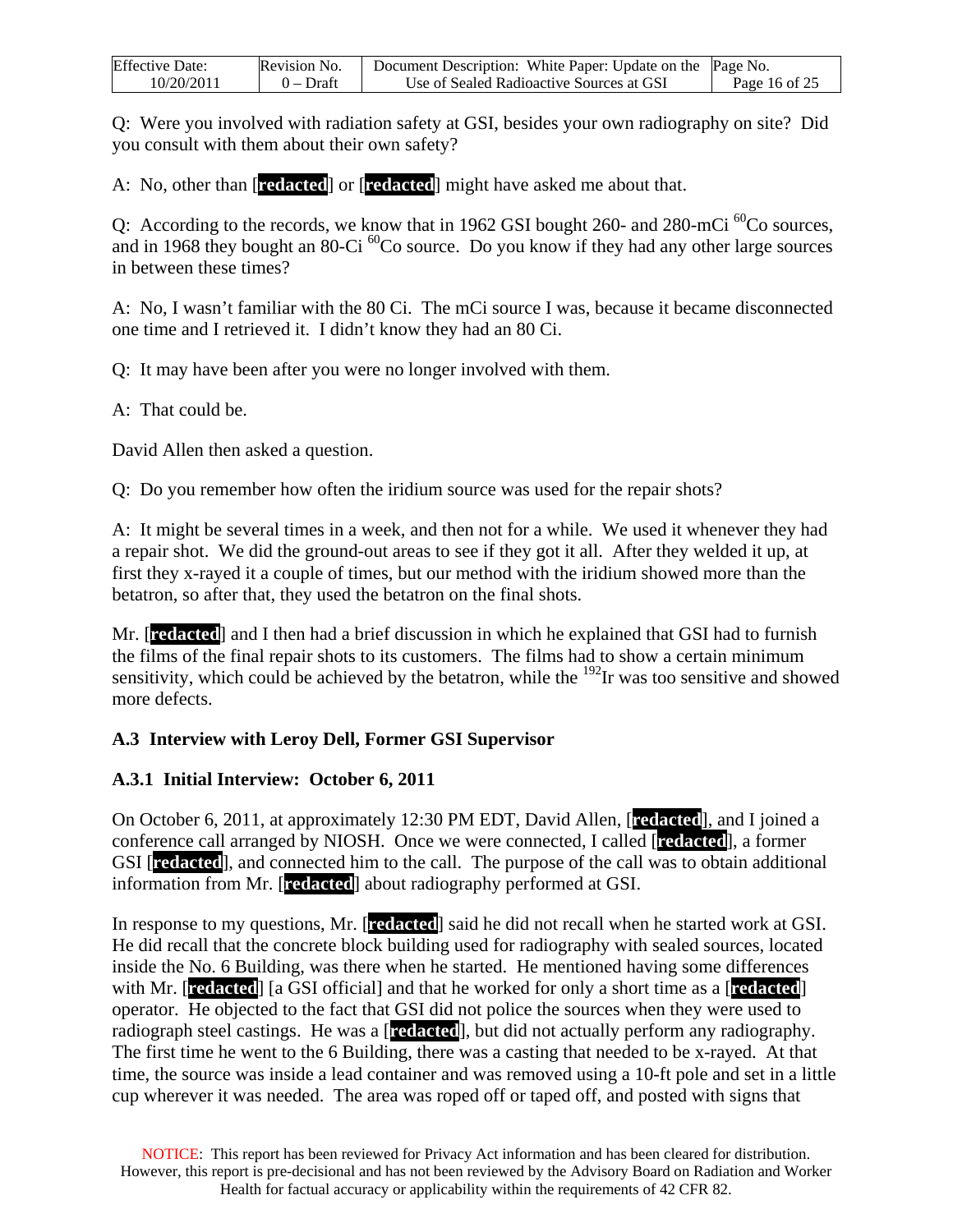| <b>Effective Date:</b> | Revision No. | Document Description: White Paper: Update on the Page No. |               |
|------------------------|--------------|-----------------------------------------------------------|---------------|
| 10/20/2011             | 0 – Draft    | Use of Sealed Radioactive Sources at GSI                  | Page 17 of 25 |

said: "Caution, radiation danger." But, after [**redacted**] roped it off, he went to the betatron to get more film, etc., and Mr. [**redacted**] went back to the lab. Thus, they did not police the source. The source was taken "anywhere they needed it"—it was not just used inside the concrete block building. The  ${}^{60}$ Co cameras, which were heavy, were lifted by a crane and were taken to the 10 Building if needed.

In response to my question, Mr. [**redacted**] confirmed that the area was roped off and people were kept back. He confirmed that the radiographer was inside the roped area while setting up the shot. The control cable was 10–15 ft long, while the cable to which the source was attached protruded about 10 ft. Altogether the source was about 30 ft from the crank that controlled its position. Once the shot was set up, the radiographer would go outside the roped area.

I then asked about sources other than the 260- and 280-mCi <sup>60</sup>Co sources acquired in 1962. Mr. [**redacted**] responded that there was an 192Ir source, but it was not used by GSI men—it was brought in by an outside source—he thought it was St. Louis Testing Labs. [**redacted**] or another GSI worker went around with the St. Louis Testing radiographer to show him the castings and what they wanted shot, but the GSI workers did not perform the radiography. When I asked about a very large  ${}^{60}$ Co source, Mr. [**redacted**] stated that they said they had a  ${}^{60}$ Co 80-Ci source, but he does not remember it. When I mentioned the AEC records that showed that the 80-Ci  ${}^{60}$ Co source was acquired in 1968, he confirmed that he was there in 1968.

Mr. [**redacted**] then recounted the incident involving [**redacted**], who reported having lost his film badge. According to Mr. [**redacted**], the film badge was left inside the concrete radiographic facility inside the No. 6 Building for 16 hours, until [**redacted**] came back for his next shift. They found the film badge just inside—the source may not have been properly secured.

I then asked about the radium source that someone had removed. I asked Mr. [**redacted**] if he was working at GSI at that time. He thought it was when he first started. He recounted that the worker had it in the back of his car, but when he found out how dangerous it was, he took it out on the railroad track and threw it out. They took Geiger counters and found it. In response to a further question, Mr. [**redacted**] wasn't sure if the incident happened before he started working at GSI or just after.

#### **A.3.2 Call to Confirm Draft Interview Report: October 11, 2011**

Following the interview, I sent Mr. [**redacted**] a copy of the above draft report by e-mail. On October 11, 2011, at about 2:30 PM, I called him to ask if he had any comments on this draft. He responded that, although he did work as a [**redacted**], he occasionally performed radiography, both with the betaron and with  $^{60}$ Co sources. He did not handle the <sup>226</sup>Ra sources with the fishpole, but did participate in setting up shots (e.g., placing the film in position). He also developed a clearer recollection of when he began work at GSI. He said he was hired to replace [**redacted**] when [**redacted**] went [**redacted**], which was ca. 1954, so Mr. [**redacted**]'s best guess is that he started in 1955.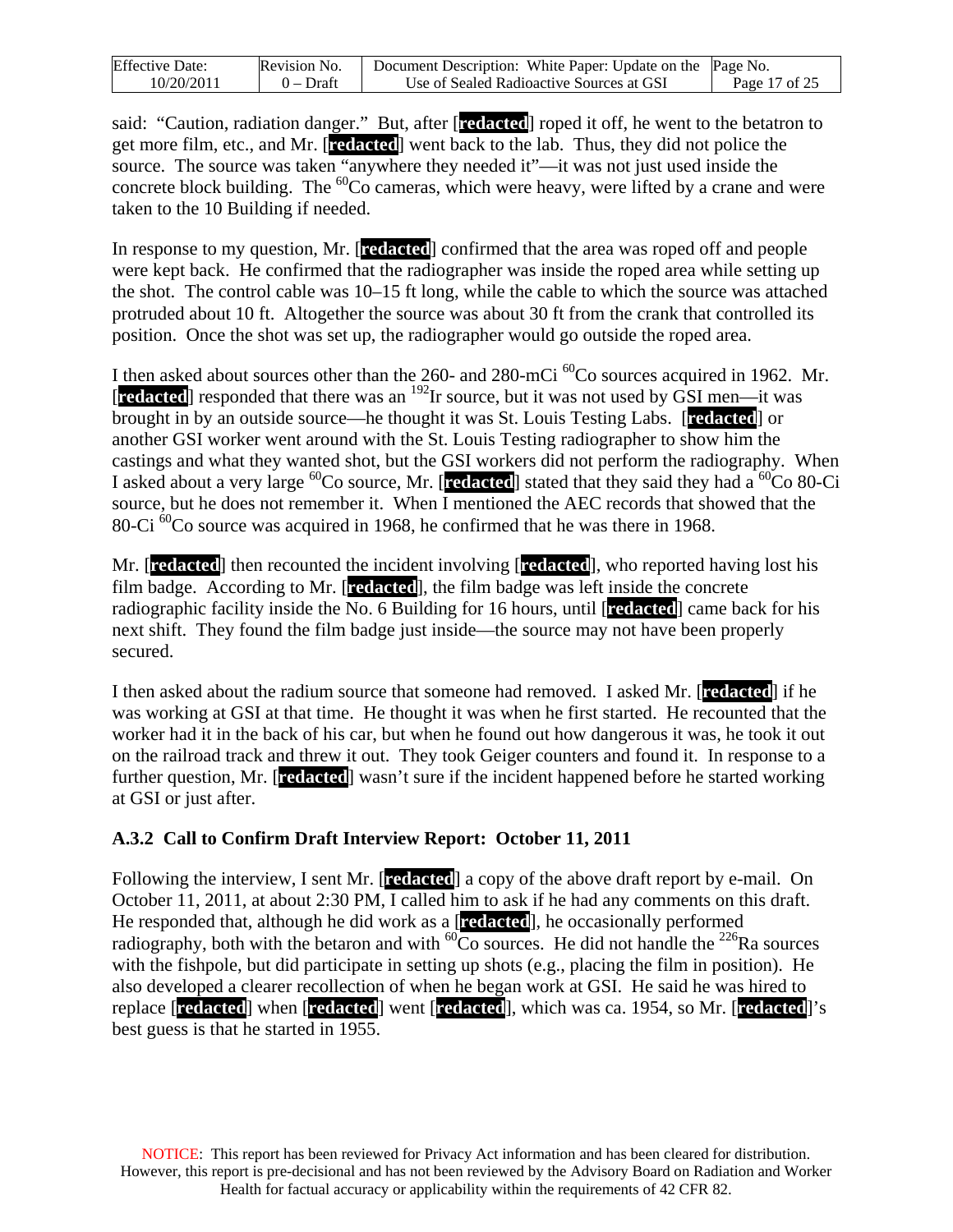| <b>Effective Date:</b> | Revision No. | Document Description: White Paper: Update on the Page No. |               |
|------------------------|--------------|-----------------------------------------------------------|---------------|
| 10/20/2011             | $0$ – Draft  | Use of Sealed Radioactive Sources at GSI                  | Page 18 of 25 |

#### **A.4 Interview with [redacted], Former [redacted] of Nuclear Consultants Corporation, October 12, 2011**

On October 12, 2011, at approximately 11 AM EDT, I called [**redacted**], former [**redacted**] of Nuclear Consultants Corporation (NCC), to ask him about his recollection of his activities in connection with the radiation safety program for the GSI foundry in Granite City, Illinois, in the early 1960s. **[Redacted]** said that the radiation safety work was a sideline to his main business, which was supplying radioisotopes for medicine. He said that he obtained his film badges from Landauer, and confirmed my observation that he served as a middleman in these transactions. I asked about any radioactive sources that GSI might have had during that time, other than the two licensed  ${}^{60}$ Co sources and radium, he responded that they were not using radium during his time and mentioned no other sources. He could not furnish any information on their radiographic practices. When I asked about any incidents, he replied that he does not recall any instances in which anyone was overdosed. He could not tell me who supplied film badges to GSI prior to his involvement, but guessed it might have been Landauer, because they were a major supplier.

Given the sparse information I obtained from [**redacted**], I did not send him this report for his confirmation.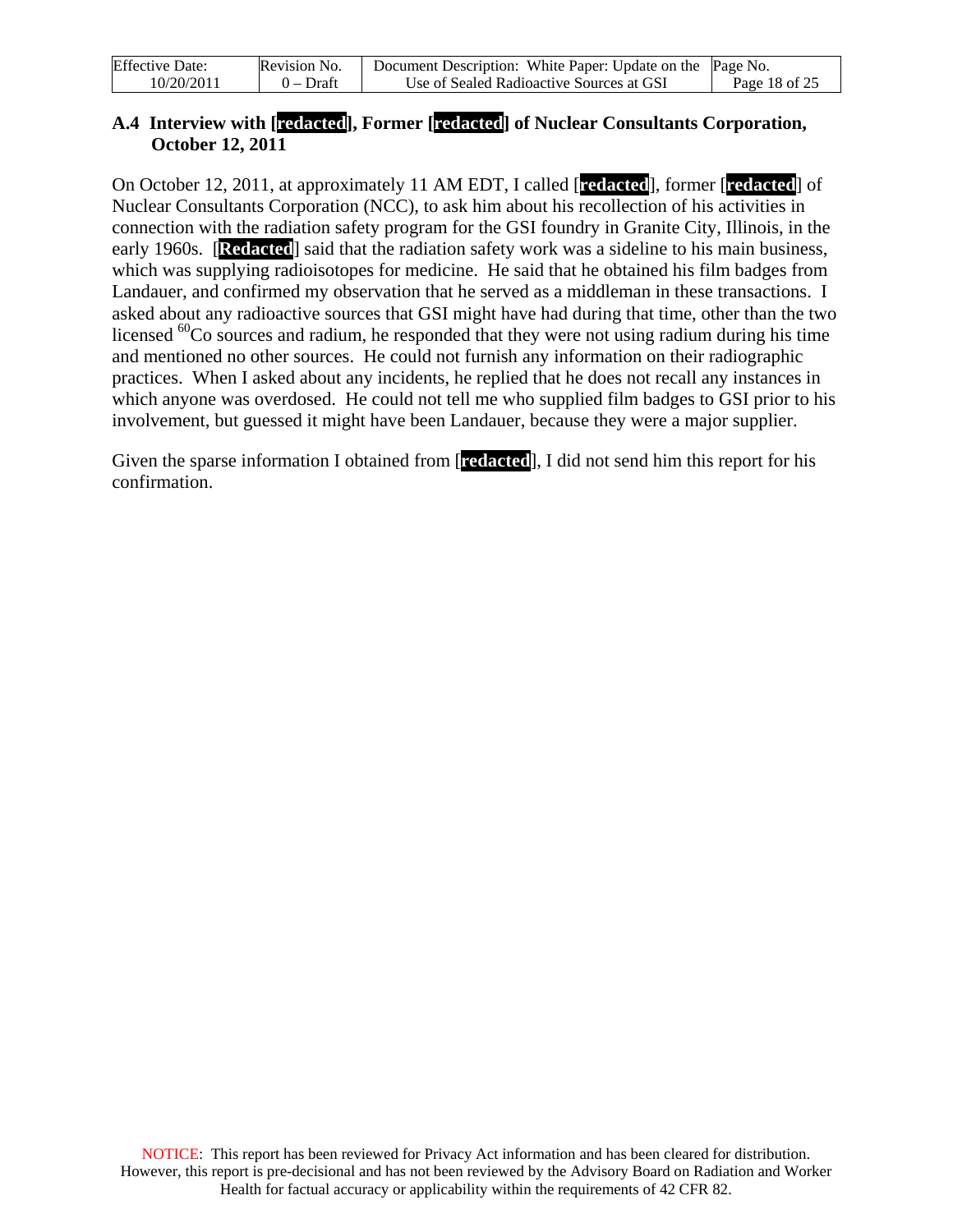| <b>Effective Date:</b> | Revision No. | Document Description: White Paper: Update on the Page No. |               |
|------------------------|--------------|-----------------------------------------------------------|---------------|
| 10/20/2011             | $0$ – Draft  | Use of Sealed Radioactive Sources at GSI                  | Page 19 of 25 |

#### **Appendix B**

## **MCNP SIMULATIONS OF EXPOSURES FROM <sup>226</sup>RA IN NO. 6 BUILDING**

Prepared by

Robert Anigstein and Richard Olsher S. Cohen & Associates

We simulated the exposures and dose rates from  $^{226}Ra$  in the radiographic facility in No. 6 Building at GSI using the MCNP5 radiation transport code. The model of the radiographic room was based on a sketch in the GSI application for an AEC byproduct material license (NRC 2009e, p. 31), which is replicated in Figure 4. The walls are described as being 10 ft high (NRC 2009b , p. 8). There is some ambiguity about the thickness and the material of which they are constructed. NRC (2009b, p. 8) refers to them being constructed of "16 inches of solid concrete block." However, the report of the radiation survey by the Nuclear Consultants Corp. (NCC) (NRC 2009c, p.4 ) states that the walls are "24 inches thick (minimum)," the accompanying sketch (Figure 4) indicates that only three of the outside walls, as well as one inner wall of the small room used as an office for the radiographers, are 24 inches thick, while the other walls are 16 inches. Furthermore, a drawing in NRC 2009f, p. 10, states that the walls are made of sandfilled concrete block. Since the drawings appear to give more detailed dimensions, we adopted the wall thickness shown in Figure 4. However, given the ambiguity in the description of the construction of the walls, and the range of densities of concrete used in building blocks, we modeled the walls as consisting of sand with a density of 1.586  $g/cm<sup>3</sup>$ , which is the bulk density of sand (Smico 2002). The doors to the office and to the outside are assumed to be hollow and made from  $\frac{1}{16}$ -in steel sheet. They are modeled as a single sheet  $\frac{1}{8}$ -in thick. A cross-sectional diagram of the MCNP model is shown in Figure 3.



Figure 3. MCNP Model of Radiographic Facility

The source was assumed to be 1 Ci of  $^{226}$ Ra, in full secular equilibrium with its entire progeny.<sup>[9](#page-18-0)</sup> The exposure and personal dose equivalent,  $H_p(10)$ , rates were calculated at two locations: the center of the office (see Figure 3) and 1 m outside the door shown at the left side of Figure 3.

<span id="page-18-0"></span> $\overline{a}$ 

<sup>&</sup>lt;sup>9</sup> We assume that both 500-mCi sources were exposed simultaneously to radiograph two separate castings.

NOTICE: This report has been reviewed for Privacy Act information and has been cleared for distribution. However, this report is pre-decisional and has not been reviewed by the Advisory Board on Radiation and Worker Health for factual accuracy or applicability within the requirements of 42 CFR 82.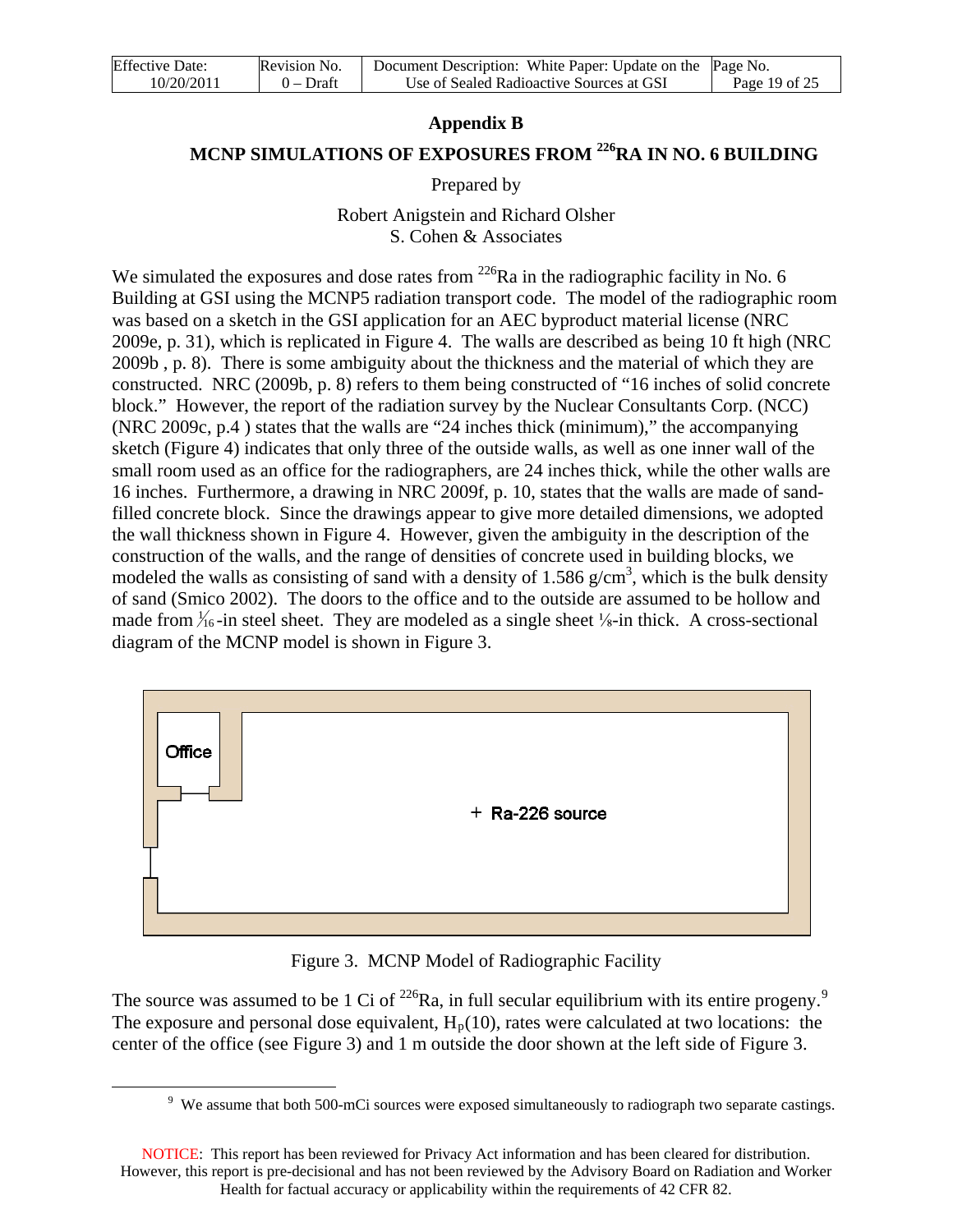| <b>Effective Date:</b> | Revision No. | Document Description: White Paper: Update on the Page No. |               |
|------------------------|--------------|-----------------------------------------------------------|---------------|
| 10/20/2011             | $0 - Dr$ aft | Use of Sealed Radioactive Sources at GSI                  | Page 20 of 25 |



NOTICE: This report has been reviewed for Privacy Act information and has been cleared for distribution. However, this report is pre-decisional and has not been reviewed by the Advisory Board on Radiation and Worker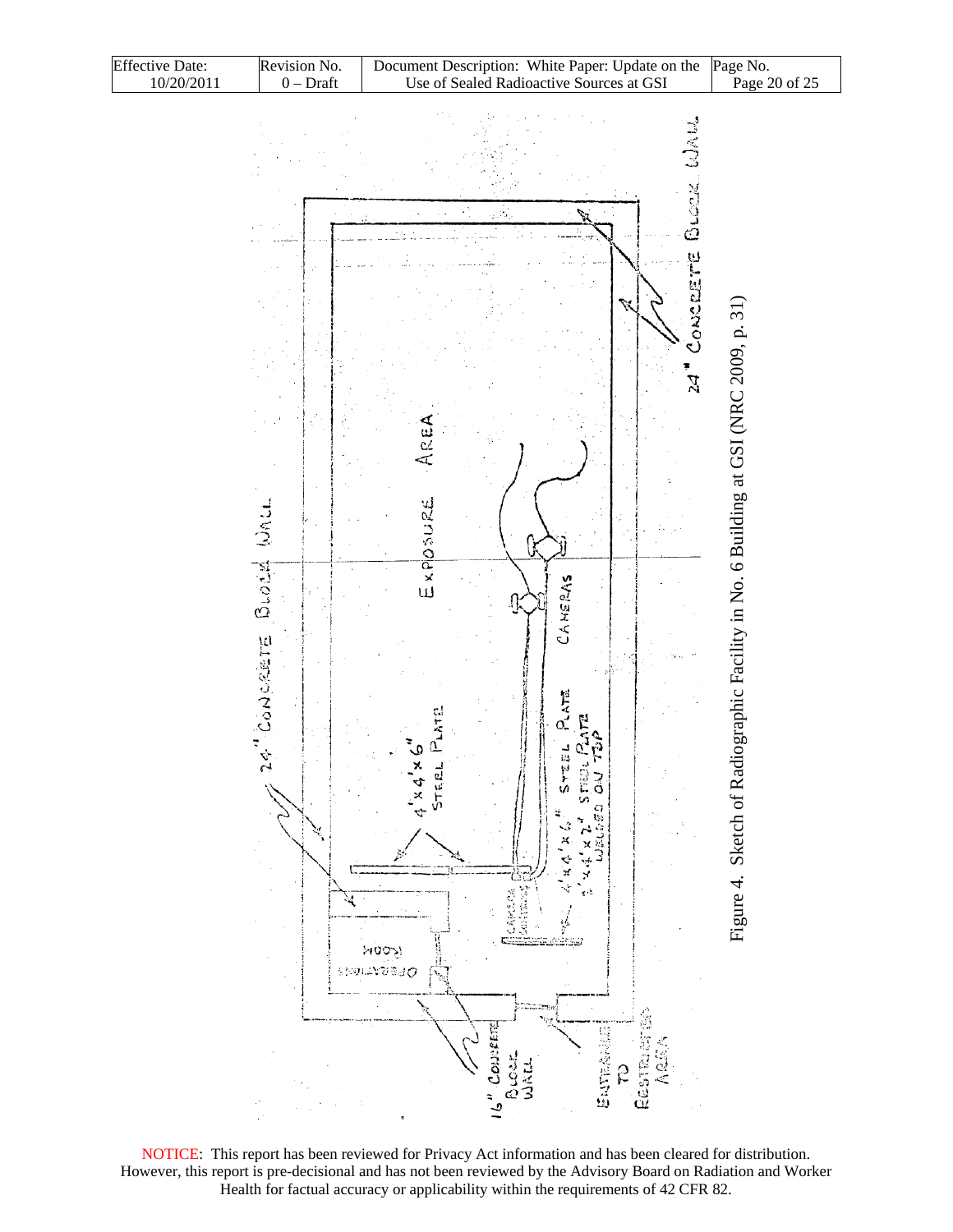| <b>Effective Date:</b> | Revision No. | Document Description: White Paper: Update on the Page No. |               |
|------------------------|--------------|-----------------------------------------------------------|---------------|
| 10/20/2011             | $0$ – Draft  | Use of Sealed Radioactive Sources at GSI                  | Page 21 of 25 |

#### **References**

Allen, D. (NIOSH/DCAS). 2011. "Battelle-TBD-6000 Appendix BB General Steel Industries: Dose Estimates for Portable Radiography Sources."

Anigstein, R. (SC&A). 2010. "Reports of Interviews with Three Former GSI Employees." (November 29, 2010).

Anigstein, R. (SC&A). 2011. "Review of NIOSH Report on Portable Radiography Sources at GSI—August 2011." (September 15, 2011).

"Dr. Robert Anigstein of Sanford Cohen & Associates (SC&A) Interviewing Former Employees of General Steel Industries (GSI)." 2007.

House, J. D. (Ed). 1953. "Snapped at Commonwealth." *General Steel Broad-Castings, X*(8), 21 (December). Granite City, IL: General Steel Castings Corporation.

[**redacted**] 2009. [**redacted**]\_GSI-Landauer\_Mar09.pdf. Attachment to <[**redacted**]> "Re: (GSI) Film Badge Reports, reply" March 9, 2009, personal e-mail to Robert Anigstein, SC&A, Inc., with copies to members of the ABRWH Work Group on TBD 6000/6001, Appendix BB, to NIOSH staff, and others.

National Park Service (U.S.) (NPS). 2011. "Jefferson National Expansion Memorial - History & Culture." <http://www.nps.gov/jeff/historyculture/index.htm>

Neal R. Gross, Court Reporters and Transcribers. 2009. "Advisory Board on Radiation and Worker Health TBD-6000/6001 Work Group, Wednesday, October 14, 2009."

Neal R. Gross, Court Reporters and Transcribers. 2010. "Advisory Board on Radiation and Worker Health Work Group on TBD-6000, Wednesday, May 12, 2010."

Nuclear Regulatory Commission (U.S.) (NRC). 2009a. "General Steel Industries Byproduct Materials License for Cobalt-60 Sealed Source (Budd Company Model 41706) not to exceed 1 curie, w/handwritten notes." ADAMS acquisition number ML093451452.

Nuclear Regulatory Commission (U.S.) (NRC). 2009b. "General Steel Industries Byproduct Materials License for Cobalt-60 Sealed Source not to exceed 1 curie." ADAMS acquisition number ML093431334.

Nuclear Regulatory Commission (U.S.) (NRC). 2009c. "Letter to James Mason from L. A. Kieber regarding an area radiation survey that was made of the Radiographic Exposure Facility in Granite City, Illinois." ADAMS acquisition number ML093431294.

Nuclear Regulatory Commission (U.S.) (NRC). 2009d. "Application for Renewal from General Steel Industries, AEC License 12-8271-1." ADAMS acquisition number ML093431335.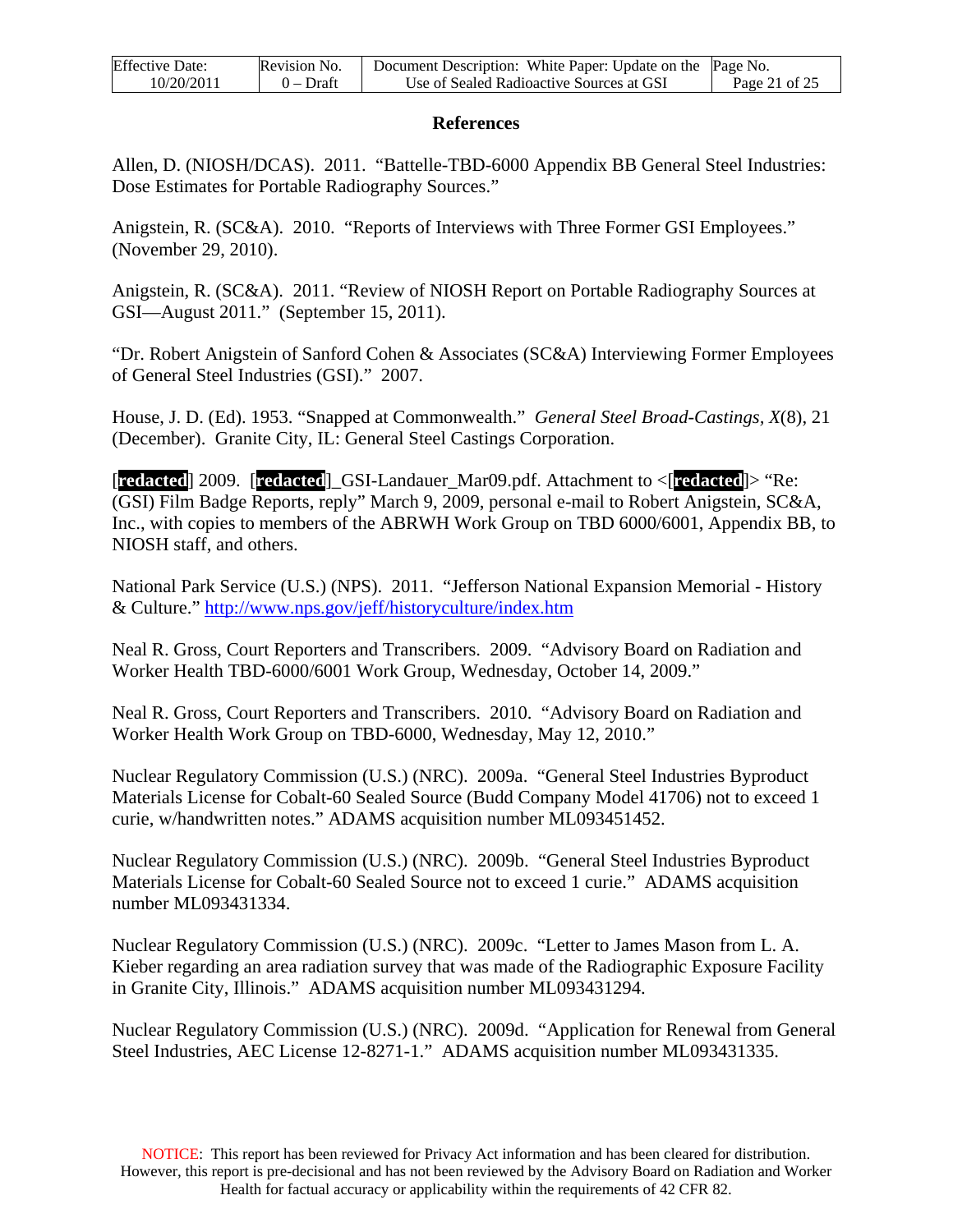| <b>Effective Date:</b> | Revision No. | Document Description: White Paper: Update on the Page No. |               |
|------------------------|--------------|-----------------------------------------------------------|---------------|
| 10/20/2011             | $0$ – Draft  | Use of Sealed Radioactive Sources at GSI                  | Page 22 of 25 |

Nuclear Regulatory Commission (U.S.) (NRC). 2009e. "Application for Byproduct Materials License Use in the Metallurgy Department from General Steel Industries for metallic source of Cobalt-60 in a sealed source, w/handwritten notes."ADAMS acquisition number ML093480296.

Nuclear Regulatory Commission (U.S.) (NRC). 2009f. "Letter to Nathan Bassin from Robert Ripley regarding their AEC License for the period through July 1977." ADAMS acquisition number ML093451651.

Oak Ridge Associated Universities (ORAU). 2009. "Tracerlab Film Badge (late 1940s, 1950s)." <http://www.orau.org/ptp/collection/dosimeters/tracerlabfilm.htm>

Smico Manufacturing Company, LLC. 2002."Material Bulk Density Reference Chart." Oklahoma City, OK: Author. [http://www.smico.com/pdf/SMICO%20MATERIAL%20BULK%20DENSITY%20REFERENC](http://www.smico.com/pdf/SMICO%20MATERIAL%20BULK%20DENSITY%20REFERENCE%20CHART.pdf) [E%20CHART.pdf](http://www.smico.com/pdf/SMICO%20MATERIAL%20BULK%20DENSITY%20REFERENCE%20CHART.pdf)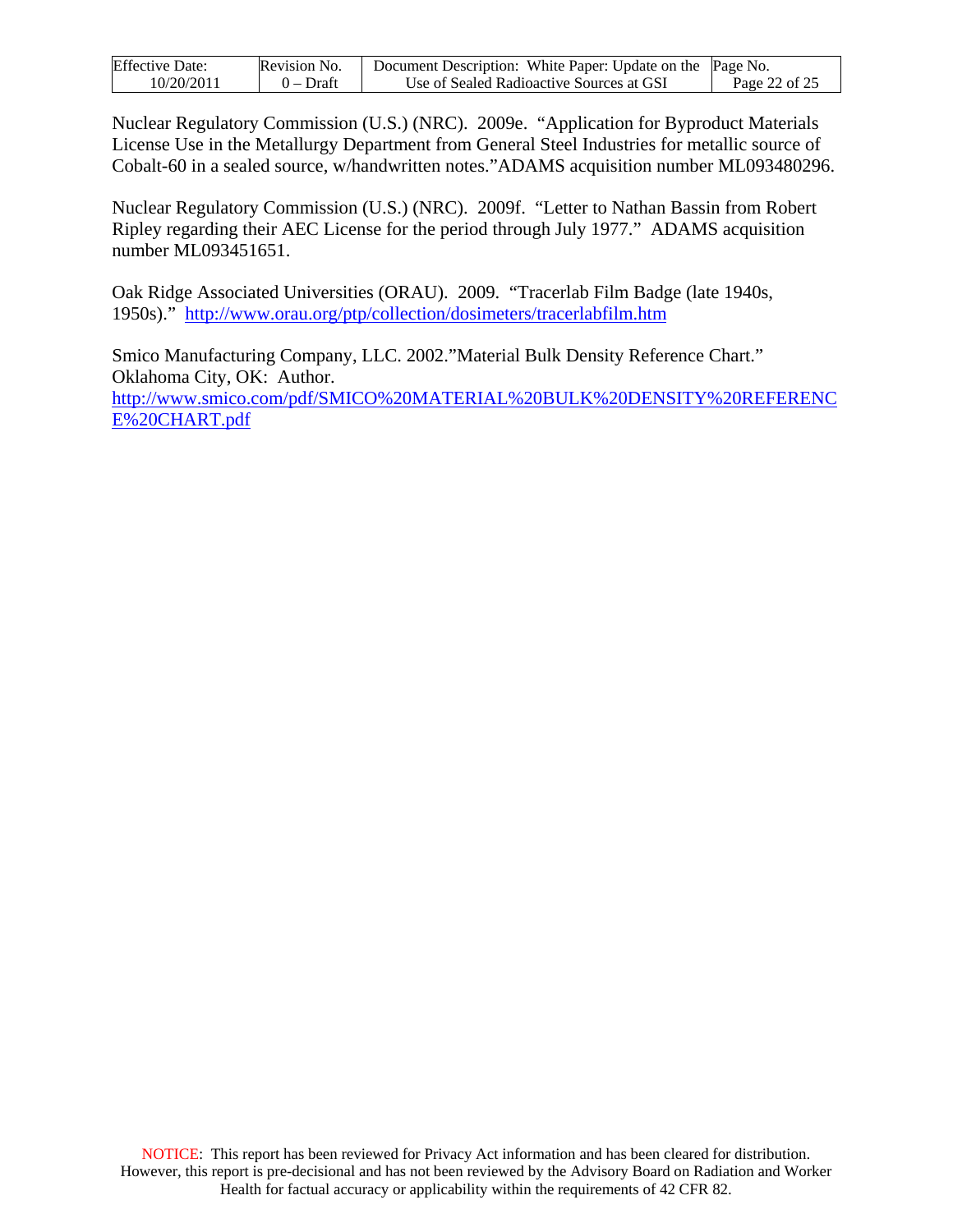| <b>Effective Date:</b> | Revision No. | Document Description: White Paper: Update on the Page No. |               |
|------------------------|--------------|-----------------------------------------------------------|---------------|
| 10/20/2011             | $0$ – Draft  | Use of Sealed Radioactive Sources at GSI                  | Page 23 of 25 |

#### **Attachment 1**

Attachment 1 has been redacted in its entirety.

NOTICE: This report has been reviewed for Privacy Act information and has been cleared for distribution. However, this report is pre-decisional and has not been reviewed by the Advisory Board on Radiation and Worker Health for factual accuracy or applicability within the requirements of 42 CFR 82.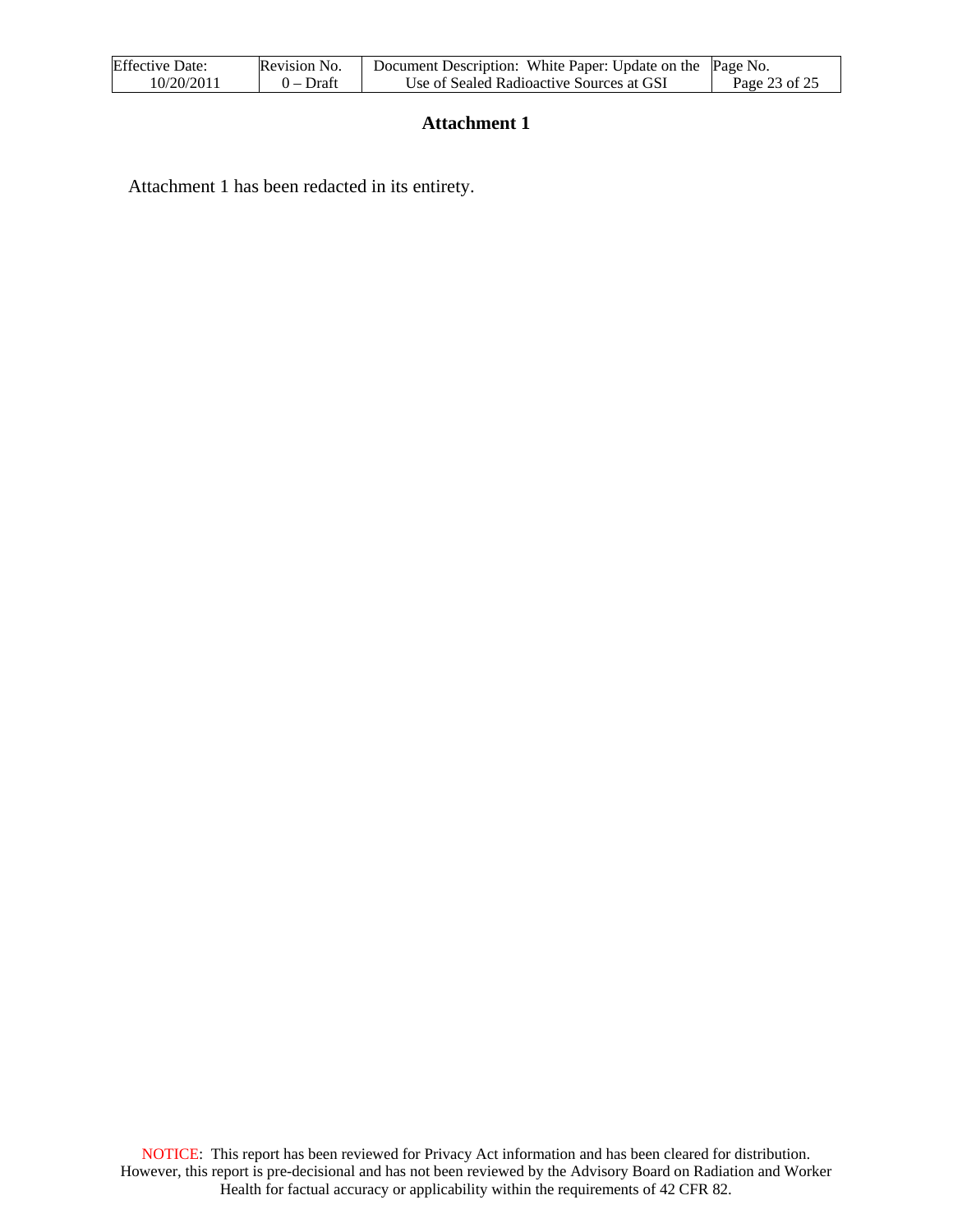| <b>Effective Date:</b> | Revision No. | Document Description: White Paper: Update on the Page No. |               |
|------------------------|--------------|-----------------------------------------------------------|---------------|
| 10/20/2011             | $0$ – Draft  | Use of Sealed Radioactive Sources at GSI                  | Page 24 of 25 |

**Attachment 2** 

NGINEERING

# **PANORAMIC EXPOSURES with** 第14条例 アイディー Service Service

**MULTIPLE SOURCE POSITIONS** 

gamma

All RADIONICS cobalt 60 cameras may be obtained with provisions for containing and using more than one radioactive source. In this fashion, the operator has a choice between a stranger or a weaker cobalt 60 source, or between a cobalt 60 source and an iridium 192 source. The multiple units, then, are really two or three machines in one, and the cost of the extra source positions is far, far less than that of an additional camera.

The number of source positions is indicated in the model number by a final numeral separated from the basic model number by a dash. For example, model 60-100-2 is a 100 curie cobalt 60 unit with two source positions. Model 60-5-1 is a five curie cobalt 60 unit with one source position.

Up to 100 curies of iridium 192 may be contained in any multiple position cobalt 60 unit, even when loaded to capacity with cobalt 60.

NOTE: ALL MODEL NUMBERS IN THIS SERIES SHOULD BE PRECEDED BY THE LETTER P

**ANDRE** 

the 60 series

RADIONICS offers 5 basic models of its 60 series panoromic radiagraphy cameras, Models 60-1, 60-5, 60-10 and 60-100 are all similar in function and appearance to the 60-30 pictured above. (The capacity in curies of cobalt 60 is indicated by the digits following the first dash in the basic model number.)



NOTICE: This report has been reviewed for Privacy Act information and has been cleared for distribution. However, this report is pre-decisional and has not been reviewed by the Advisory Board on Radiation and Worker Health for factual accuracy or applicability within the requirements of 42 CFR 82.